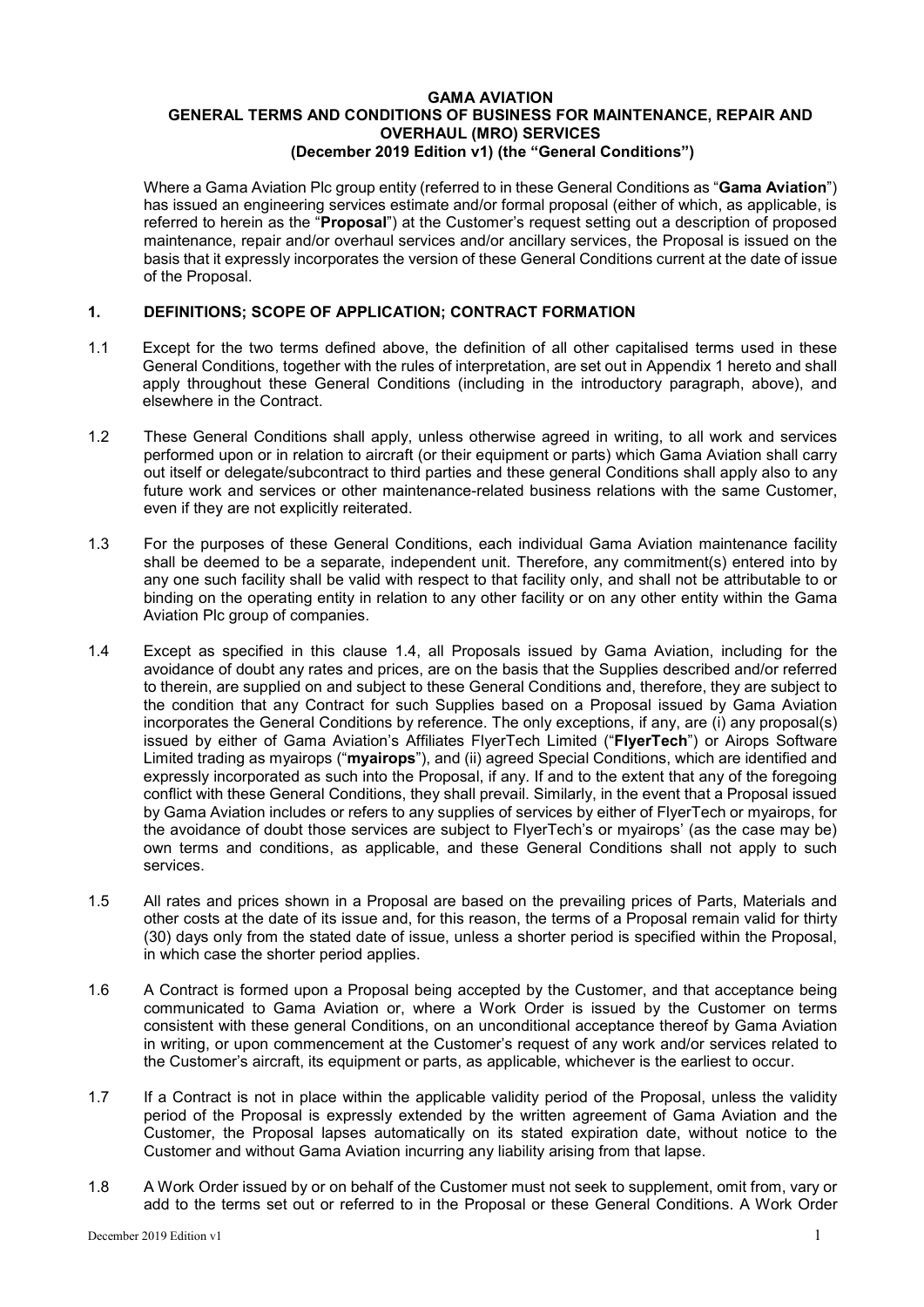which purports to do any of these things cannot be an acceptance of the Proposal and amounts instead to a counter-offer by the Customer to Gama Aviation, which Gama Aviation may in its sole discretion accept or decline, and cannot by itself constitute or form the basis of a Contract between the Parties for the provision of the Supplies by Gama Aviation, nor impose any liability on Gama Aviation. Similarly, any terms and conditions of purchase or other terms and conditions contained in any Work Order that is in the form of an acknowledgement, standard form or other document issued by or on behalf of the Customer, or contained or referred to in any letter or other written communication (including e-mail) agreeing to the Proposal or proposing amendments to it, to the technical proposal or other similar documents issued by, or on behalf of the Customer to Gama Aviation in respect of the Supplies, or which is implied by trade custom, practice or a course of dealing between Gama Aviation (or any of its Affiliates) and the Customer shall not apply, regardless of whether such terms are introduced before or after the date of the Proposal (or in a Work Order).

- 1.9 In the event of any conflict between the parts of a Contract, the following order of precedence shall apply:
	- 1.9.1 the Special Conditions agreed by the Parties, if any;
	- 1.9.2 these General Conditions; and then
	- 1.9.3 if any, the terms of any other relevant document(s), which are referred to in the Proposal and are by that reference expressly incorporated into the Contract.

#### **2. SCOPE OF SERVICES**

- 2.1 Each order authorizes Gama Aviation without additional approval from the Customer for Gama Aviation to carry out or cause to be carried out all such work as shall be necessary for testing the object to which the order refers, with the exception of test flights.
- 2.2 Where a repair has been instructed by the Customer, if in Gama Aviation's opinion it is desirable that any of the Aircraft's Equipment is overhauled (or vice versa) or if, following further inspection, Gama Aviation determines that Additional Work is required, Gama Aviation shall so inform the Customer as soon as practicable and, with the Customer's written agreement, Gama Aviation shall carry out the Additional Work accordingly. Any period of time estimated by Gama Aviation for the Services comprised in the Proposal shall be extended by the period Gama Aviation considers is reasonably necessary for any Additional Work to be carried out and Gama Aviation shall be entitled to be paid by the Customer for such Additional Work; together with any costs in respect of inspection(s) of the Aircraft for such purposes. Similarly, if in Gama Aviation's opinion an Aircraft or any Equipment or Part is by reason of damage or otherwise beyond economic repair or overhaul, Gama Aviation shall so inform the Customer. Any Additional Work shall be as agreed between Gama Aviation and the Customer in writing and Gama Aviation shall be entitled to be paid by the Customer for such Additional Work, together with any costs involved in inspection(s) for such purposes.
- 2.3 If Gama Aviation removes or replaces any Equipment, including Parts, as part of the Services, unless specifically agreed otherwise title to such items shall pass to Gama Aviation upon their removal from the Aircraft and Gama Aviation shall have the right to scrap, repair, overhaul or otherwise deal with them as it sees fit.
- 2.4 If Gama Aviation considers it necessary or desirable for the due performance of the Services to carry out flight or other testing of any Aircraft, Equipment or Part(s), then Gama Aviation shall advise the Customer in writing and the cost of any such flight(s) or other test(s) and any third party charges and expenses (including VAT or other sales taxes, if applicable) incurred in connection with them shall be payable by the Customer, in addition to Gama Aviation's own rates and charges. Any test flights (if required) shall be conducted by the authorized Customer crew and/or their appointed representatives.
- 2.5 Unless specifically agreed by Gama Aviation as part of a Proposal, the work scope does not include any update of the Aircraft's related documentation (e.g. IPC, MM, handbooks etc.).
- 2.6 Gama Aviation's rates and prices are calculated in the expectation that Gama Aviation shall procure all necessary Parts and perform or arrange for any work comprised in the Services, which is required to be supplied or carried out by a third party or parties. Consequently, Gama Aviation shall be entitled to impose a handling charge in respect of any Parts supplied by or through the Customer, and any work and services arranged with a third party by the Customer, at such rate as Gama Aviation may at its discretion determine but not exceeding fifteen per cent (15%) of the value of the Part or work and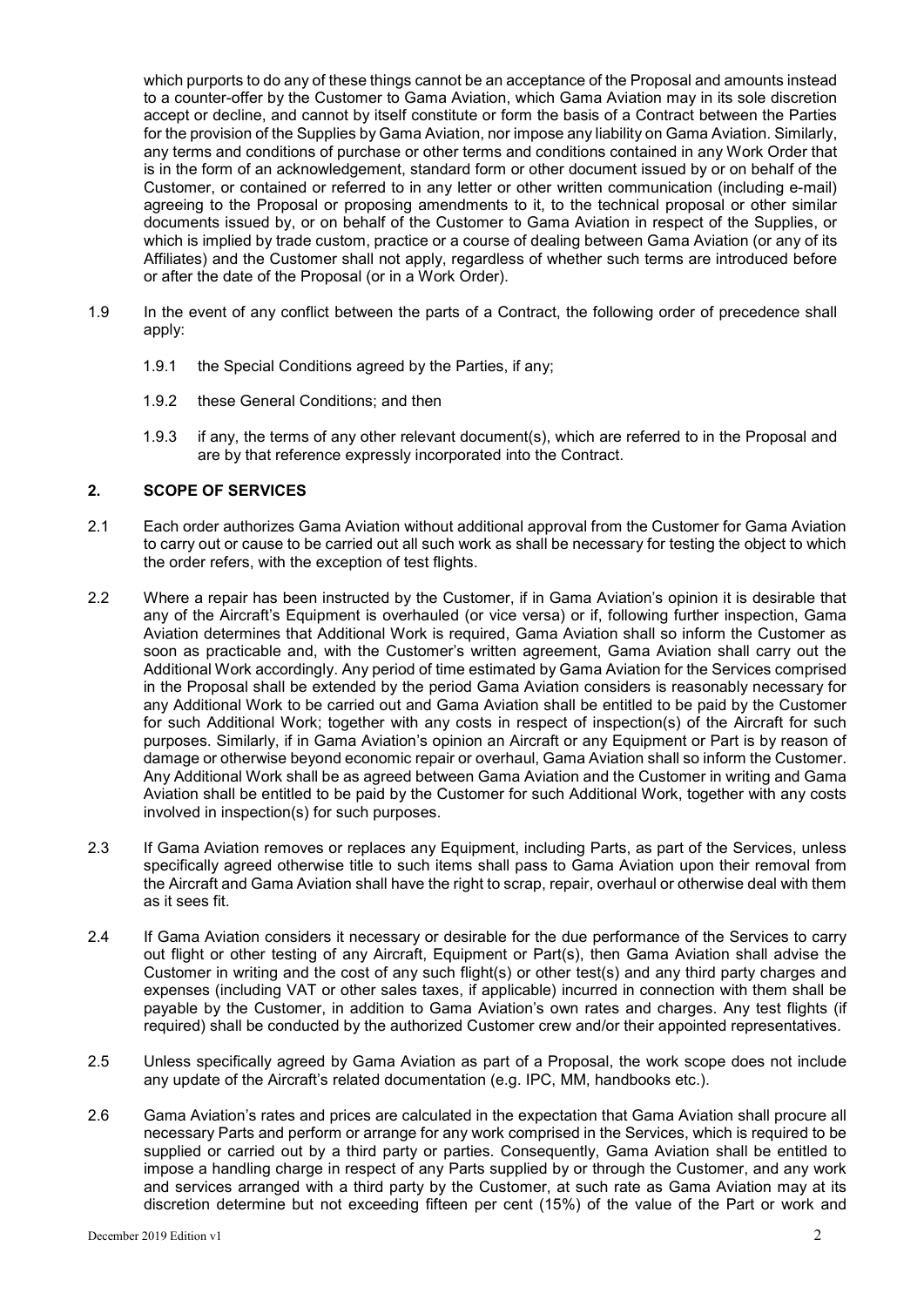services in question. Any such supplies of goods, work and/or services by a third party or parties is entirely at the risk and cost of the Customer.

## **3. PRICES; CHARGING & PAYMENT**

- 3.1 Except if expressly stated otherwise within the Proposal, all prices shown in the Proposal (and/or in documents referred to in the Proposal) are indicative estimates only and are based on information available to Gama Aviation at the date of the Proposal. All prices stated are also net and exclusive of VAT (or any other tax charged on the supply of goods and/or services), where applicable, in each case at the prevailing rate, and are also exclusive of any applicable customs, import, export and similar duties. If VAT, other sales taxes and/or duties are payable, these shall be separately identified on Gama Aviation's invoice(s) and shall be payable by the Customer in addition to sums due for the corresponding Supplies. Upon request of Gama Aviation, the Customer will submit to Gama Aviation a valid VAT identification or registration number, together with its VAT registration certificate, as well as satisfy other applicable conditions, if any, for a possible VAT exemption, zero-rating or exception to the applicable VAT charge.
- 3.2 Where labour or other prices are not specifically incorporated into a Proposal, Gama Aviation will be entitled to charge at the standard Man-Hour rates as applicable at the Facility, as applicable to the Supplies and as current at the time of supply. Gama Aviation reserves the right to charge for a minimum of two (2) Man-Hours for any Services.
- 3.3 Except where specifically agreed otherwise in writing, all Services will be performed at the specified Facility and all rates and prices are on the basis of delivery of the Aircraft to the Customer at the Facility (or, if more than one is involved, at the principal facility). Gama Aviation shall be entitled to make a reasonable additional charge in respect of all and any costs or expenses in relation to collection by or delivery to the Customer at any place other than the Facility (or principal facility).
- 3.4 Except if a price is expressed within the Proposal (or otherwise agreed by Gama Aviation in writing) as a "fixed" price, all price(s), whether set out in the Proposal or otherwise, may be varied by Gama Aviation subsequently, by giving written notice to the Customer to that effect, in the event of any increase(s) in the costs to Gama Aviation of providing the Supplies. Gama Aviation may require to exercise such right including (without limitation) in circumstances where the cost to Gama Aviation of any Part(s), Components(s), Materials, labour, manufacture and/or carriage increase, where additional or increased rates of customs duties and taxes are incurred, to compensate Gama Aviation for exchange rate variations between the currency at which the Services and/or items of Goods are quoted within the Proposal and the currency in which they are acquired, where additional costs are incurred as a result of any subsequently imposed or amended requirement of any manufacturer or regulatory authority, and/or where costs or expenses are increased as a result of any act or instruction of the Customer. If the Services (or a discrete portion of them) have not then commenced to be performed, the Customer may within two (2) Business Days of notification by Gama Aviation in writing of any such price variation cancel its Work Order (or such discrete portions thereof as have not then commenced to be performed) by notice in writing to Gama Aviation to that effect **but solely** in respect of any Supplies not yet provided to the Customer, and provided that the Customer shall have no such right of cancellation in respect of (i) any Supplies, which are or form part of any Third Party Services and which Gama Aviation is at the time of the Customer's said notice already legally committed to; and/or (ii) if and to the extent that the price increase(s) result from any act, omission or instruction of the Customer.
- 3.5 Except as specifically agreed otherwise within the Proposal (or in relation to charges, which are both payable and paid directly to Gama Aviation either under the terms of an original manufacturer's warranty or pursuant to a manufacturer's designated maintenance program entered into between the Customer and a manufacturer), Gama Aviation shall have the right to submit an invoice to the Customer in respect of the Supplies for payment in full prior to the date of provision of the Supplies in question. Otherwise, and unless alternative payment terms are specifically agreed by Gama Aviation in writing prior to commencement of provision the Supplies, Gama Aviation may invoice the Customer and the Customer will make payments to Gama Aviation in accordance with the following schedule:
	- 3.5.1 fifty per cent (50%) of the total of the Proposal charges, (including VAT, where applicable), on the Effective Date;
	- 3.5.2 the remaining fifty per cent (50%) of the Proposal charges including VAT no later than one (1) Business Day prior to the delivery of the Aircraft to the Facility; and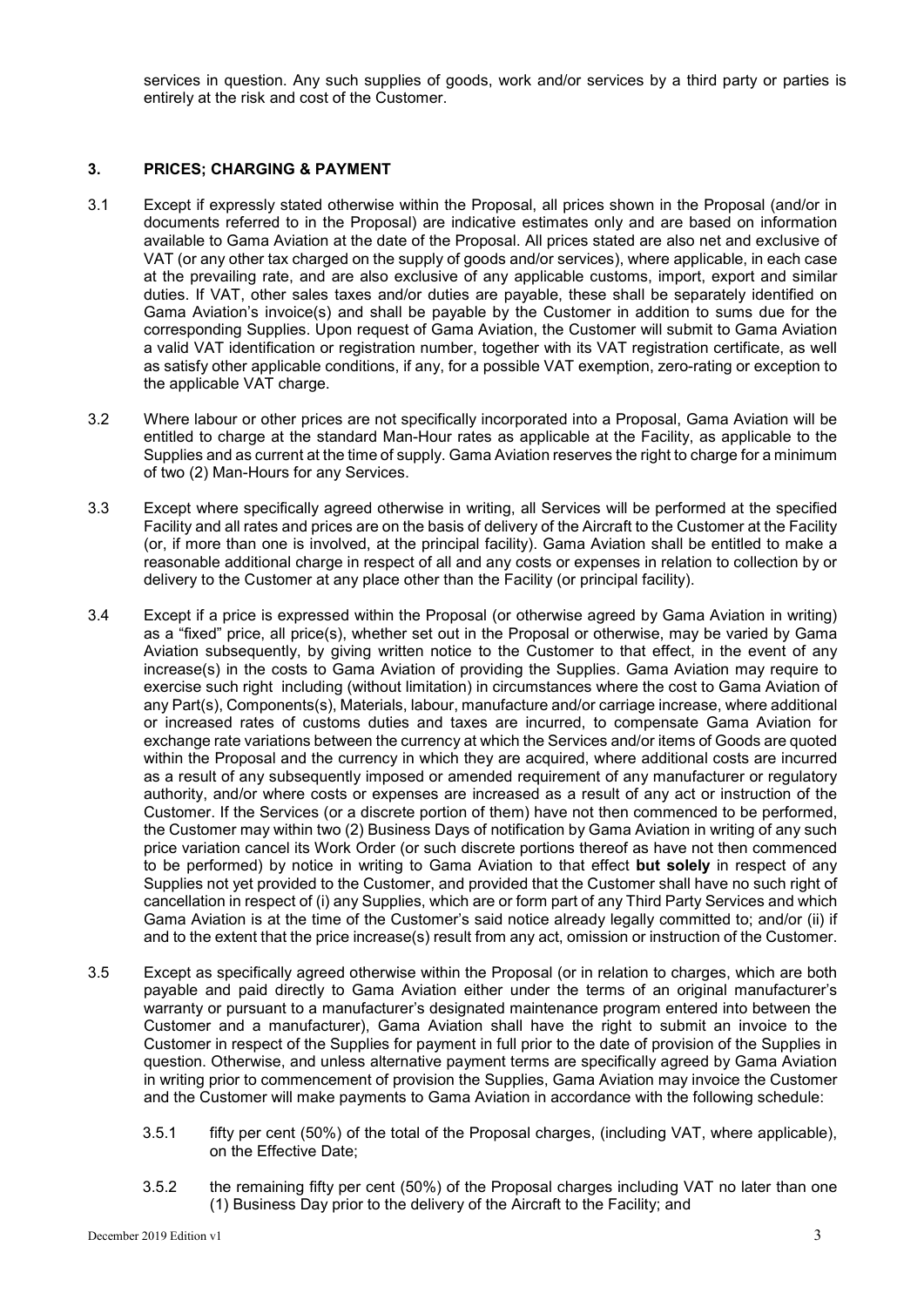- 3.5.3 all other charges arising out of the Supplies and not stated in the Proposal as "fixed" charges, including where actual charges are reconciled against estimates contained in the Proposal and including, as applicable, items not already specified in the Proposal including defect rectification, additional Materials, Parts, Third Party Services, shipping, and/or any other charges associated with providing the Services, not later than twenty (20) Business Days following Aircraft redelivery to the Customer.
- 3.6 Notwithstanding clause 3.5, except as specifically agreed otherwise within the Proposal (or in relation to charges, which are both payable and paid directly to Gama Aviation either under the terms of an original manufacturer's warranty or pursuant to a manufacturer's designated maintenance program entered into between the Customer and a manufacturer), Gama Aviation may invoice the Customer in respect of the charges, costs and expenses mentioned in clause 3.5 as it deems reasonably necessary and in a single amount or, as it deems fit, as stage payments.
- 3.7 If applicable, charges for defect rectification / emergent work carried out as Additional Work will be in amounts and will be invoiced for in accordance with a 'defect estimate' (or similar) prepared by Gama Aviation and signed by both Parties.
- 3.8 With respect to Third Party Services, Gama Aviation reserves the right where it deems appropriate to require the Customer to contract with the supplier thereof as principal, in which event Gama Aviation will act as the Customer's agent. Such Third Party Services shall include, but are not limited to, services performed by FlyerTech and/or myairops. In such circumstances, the Customer will be invoiced directly by, and the Customer shall make all due payments to, the relevant supplier of the Third Party Services.
- 3.9 Unless specifically agreed otherwise by Gama Aviation in writing, (either within the Proposal or otherwise on or prior to the date of issue of an invoice), each Gama Aviation invoice shall become due for payment within **fourteen (14) days** of the date of receipt thereof by the Customer or its representative and in any event prior to redelivery to the Customer of the Aircraft (or, if Goods are supplied separately from any Services, prior to delivery to the Customer of the Goods in question), in each case without any deduction or set off whatsoever. If Gama Aviation requires a payment in advance on account, whether in respect of third party supplies of Parts or Components, Third Party Services forming part of the Services, or otherwise, such payment shall be made by the Customer within the period specified on the invoice or otherwise on demand.
- 3.10 Time for payment of sums due for all and any part of the Supplies is of the essence of the Contract.
- 3.11 Amounts payable pursuant to clause 4.2 for Aircraft parking / storage, if any, shall be due and owing to Gama Aviation as soon as they are notified and invoiced to the Customer and in the event of nonpayment, Gama Aviation is entitled to rely on any remedy under the Contract, including but not limited to the remedy contained in clause 6.2.
- 3.12 Gama Aviation reserves the right to charge interest on all overdue amounts on a daily basis, before as well as after any judgment and until receipt by Gama Aviation in full, at the statutory interest rate allowed under applicable law or at the rate of four per cent (4%) above the then-current base rate of Gama Aviation's clearing bank (or, in its absence, a reasonable equivalent), whichever is the higher rate, in any case compounded monthly, which is payable by the Customer on demand.

# **4. DELIVERY and REDELIVERY**

- 4.1 Unless otherwise agreed in the Proposal (or otherwise agreed in writing by Gama Aviation), the Aircraft along with its documentation and additional parts shall be delivered to Gama Aviation Delivered, Duty Paid ("DDP", per INCOTERMS 201) at the Facility (or if more than one is specified in the proposal, at the principal Facility) and redelivery of the Aircraft to the Customer shall take place EX WORKS ("EXW", per INCOTERMS 2010) at such Facility.
- 4.2 The Customer acknowledges that space at the Facility is continuously in demand. In consequence, if the Customer fails to collect the Aircraft, (and/or, if applicable, Goods to be supplied by Gama Aviation separately from any required in connection with Services, title to which has passed to the Customer in accordance with these General Conditions), and/or any other goods or property of the Customer on the date which Gama Aviation has by notice in writing to the Customer (a "**Collection Notice**"), specified as the date for re-delivery of the Aircraft following completion of the Services, or on which the Aircraft and/or the Goods in question are ready for return to service, ready for collection and/or must be collected, as the case may be, (the "**Collection Date**"), Gama Aviation shall have no obligation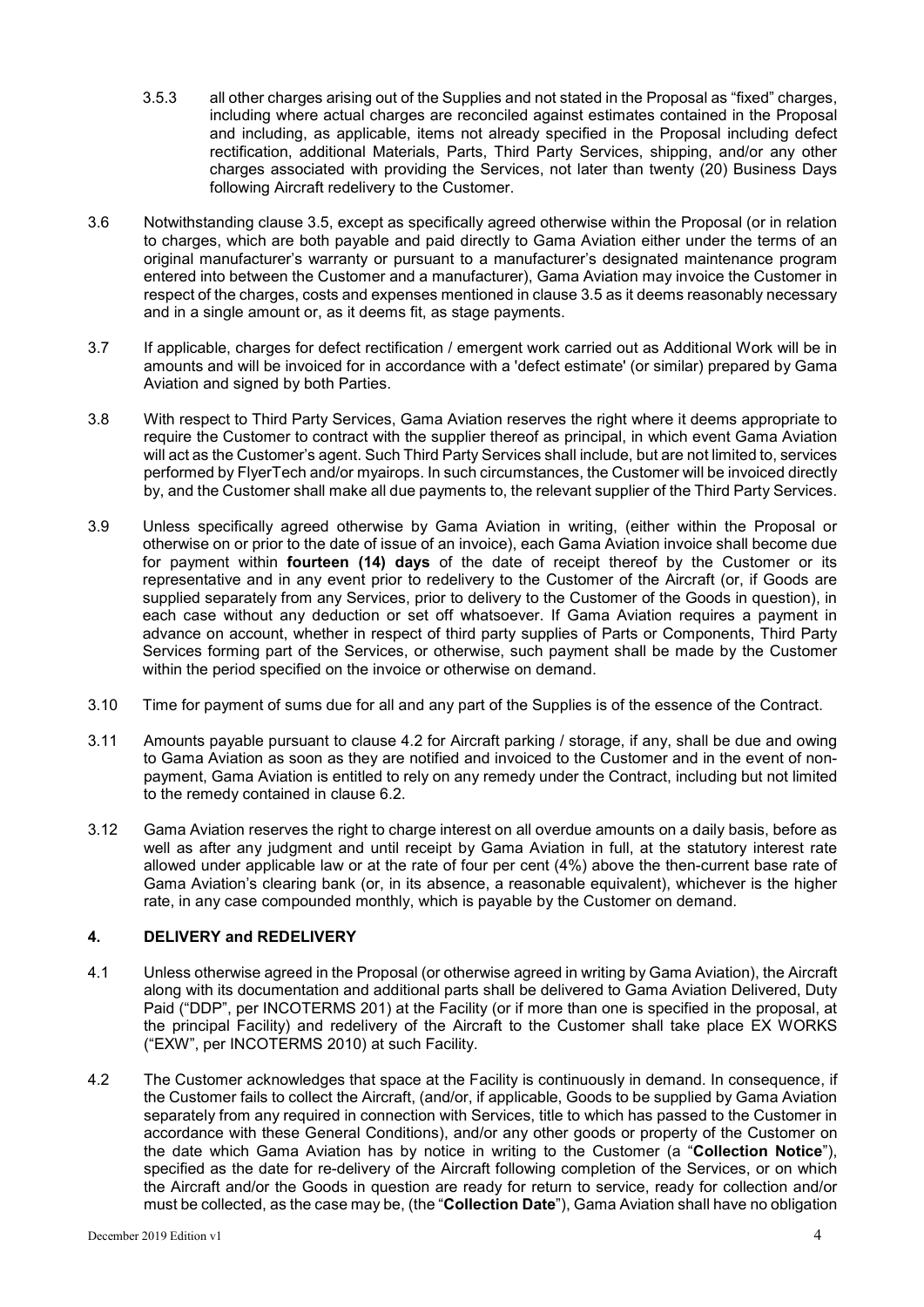to provide hangar space or any other parking facility for the Aircraft (or for storage space for any other items) at or about the Facility on any date following the Collection Date. Where it does so, it is entitled to charge the Customer for hangarage/ parking/storage of any such items until such time as the Aircraft or other items is/are removed from the Facility or Gama Aviation's other premises, as applicable. The parking / storage charge for the Aircraft will be Gama Aviation's then-current standard hangarage rate per Day or part, as applicable to the Aircraft type and as applicable to the Facility. Gama Aviation may also charge the prevailing rate per Day or part for storage of the Aircraft for idle time caused while awaiting Customer approval following completion of inspection or examination, unless and to the extent such idle time is caused directly by the act or omission of Gama Aviation.

- 4.3 **Without prejudice to Gama Aviation's rights under clause 4.2 but without duplication, the Customer shall in addition indemnify and hold harmless Gama Aviation and its Affiliates from and against any and all loss, costs and/or expenses (including legal fees and expenses), claims and/or liability (collectively, "Losses") suffered or incurred by it and/or any of them, which is/are caused by or arise from the Aircraft being parked at the Facility past the time for its collection on the Collection Date, except only if and to the extent that any such Losses arise out of the wilful misconduct of Gama Aviation or a person for whom it is legally responsible. In circumstances where the Customer is not also the owner of the Aircraft, the Customer in its capacity as bailee accepts any and all obligations to the owner of the Aircraft, including any involuntary obligations.**
- 4.4 **Except as expressly agreed otherwise by the Parties in writing, Gama Aviation is not obliged to provide any maintenance services and/or continuing airworthiness management or other services whatsoever to the Aircraft while retained pursuant to any right under these General Conditions and any deterioration of or in the Aircraft or any of its Equipment including the Engines is the sole responsibility of the Customer.**
- 4.5 If the Supplies are to be provided in distinct phases or instalments, the delivery / redelivery to the Customer of each phase or instalment of the Supplies shall be deemed made by Gama Aviation under two or more (as applicable) separate Contracts incorporating these General Conditions. Accordingly, neither any non- or delayed performance of Services or non-delivery nor any shortage in the supply of Goods, nor any other claim by the Customer in respect of any one phase or instalment of the Supplies, shall entitle the Customer to reject any balance of Services and/or Goods remaining to be supplied. Similarly, in the event of non-payment by the Customer in respect of any one or more phase or instalment of the Supplies, Gama Aviation shall be entitled (but shall not be obliged) to treat the Contract(s) in respect of remaining phase(s) or instalment(s) as cancelled for convenience by the Customer, and may decline to provide the balance of the Supplies.

# **Time for Performance**

- 4.6 Although Gama Aviation will use its reasonable endeavours to meet any given delivery, redelivery or completion date(s) in connection with the Supplies, each such date is Gama Aviation's best estimate only and is not a contractual commitment. Time for performance of the Services, (including any date and time for delivery of the Aircraft to Gama Aviation), and/or time for the supply and delivery of Goods and/or time for redelivery of the Aircraft to the Customer, as applicable, shall not be of the essence of the Contract unless expressly specified otherwise within the Proposal. Accordingly, unless expressly specified otherwise within the Proposal Gama Aviation shall not be liable for any delay in accepting delivery of the Aircraft, or for the provision of the Supplies, and/or redelivery of the Aircraft to the Customer, except if and to the extent the delay in question results directly from Gama Aviation's wilful misconduct or gross negligence. In that event, and/or in the event that delay liability of Gama Aviation is expressly provided for within the Proposal, unless also expressly stated otherwise within the Proposal Gama Aviation shall have no liability for the first month of delay next following the scheduled date for re-delivery of the Aircraft to the Customer.
- 4.7 In the event of a claim by the Customer for delay pursuant to clause 4.6, it shall be for the Customer to establish that the delay claimed for is caused solely by the act(s) or omission(s) of Gama Aviation and, except where expressly specified otherwise within the Proposal but notwithstanding anything else to the contrary, Gama Aviation's total liability for and/or arising out of a delay in the performance of the Supplies shall be limited to an amount equal to one per cent (1%) of the invoiced price(s) for the delayed Services for each complete month of the delay, and pro rata for part of a month, subject always to the limit of its delay liability as specified in the Proposal or, if no such limit is specified within the Proposal, subject to a maximum amount equivalent to three per cent (3%) of the invoiced price(s) for the delayed Services.

#### **5. TITLE TO SUPPLIED GOODS; PARTS; PROPERTY RIGHTS**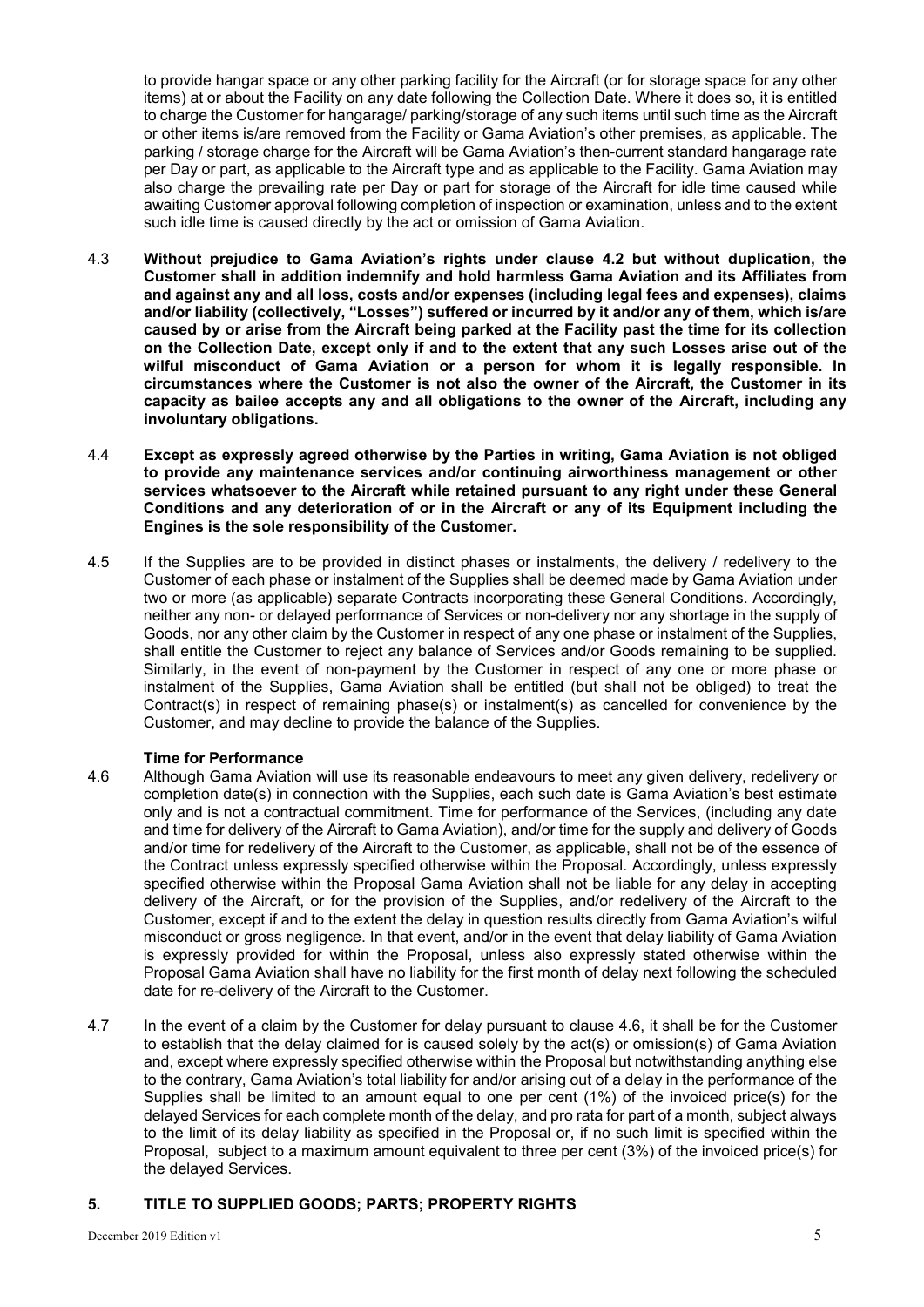- 5.1 Title (ownership) in any Goods forming part of the Supplies shall not pass to the Customer until the price for such Goods has been received by Gama Aviation in full. Gama Aviation shall remain legal and equitable owner of the Goods, (whether or not attached to or incorporated into any other goods, including without limitation the Aircraft), and where such Goods are delivered to the Customer or to its order, the Customer shall be bailee of such Goods for Gama Aviation, until such receipt of payment by Gama Aviation. The Customer shall where possible keep them separately and/or otherwise ensure that they are readily identifiable as Gama Aviation's property and the Customer shall, at Gama Aviation's request, keep Gama Aviation informed of their whereabouts at any time. Any resale by the Customer of such Goods shall be carried out, and so much of the proceeds of sale of any such Goods, (or, as applicable, other goods incorporating them, including the Aircraft) as is necessary to discharge the Customer's indebtedness to Gama Aviation in respect of such Goods shall be held by the Customer, as trustee for Gama Aviation.
- 5.2 Gama Aviation may recover from the Customer by way of an action for debt any sum due to Gama Aviation in respect of Goods supplied, regardless of whether or not risk and/or title in the Goods has passed.
- 5.3 Nothing in these General Conditions shall entitle the Customer to return any Goods forming part of the Supplies, except at Gama Aviation's specific request and/or in connection with the Warranty. In any other circumstances where the Customer requests Gama Aviation to accept the return, unused, of a supplied Part, Gama Aviation will ordinarily accept such return strictly provided the Part is, in Gama Aviation's opinion, serviceable and subject to payment by the Customer of a re-stocking and recertification fee, plus a handling fee handling fee. If Gama Aviation then finds the Part to be defective, the Customer will pay on invoice from Gama Aviation the cost of repair and re-certification or, where the Part is not repairable in Gama Aviation's opinion, the list price plus a 15% handling fee.
- 5.4 All Parts, equipment and/ or furnishings that Gama Aviation removes or replaces and not reinstalled as stated in the Proposal shall become the property of Gama Aviation and can be scrapped, repaired or overhauled as it deems fit, acting reasonably. Any unserviceable Parts removed from the Aircraft as part of the Services or otherwise, which are not subject to exchange or core returns, shall be disposed of by Gama Aviation in accordance with applicable unserviceable aircraft parts disposal regulations. However, the Customer is able in advance of the Aircraft's arrival at the Facility to request the return of any unserviceable Aircraft Parts and in such cases, Gama Aviation will return the unserviceable Parts to the Customer at its cost and in the condition required by applicable regulatory requirements.

# **Parts Supplied, Exchanged or Loaned**

5.5 If the Customer is supplied with exchange parts (the "Exchange Parts") for use while the comparable Part on the Customer's Aircraft is being repaired, the Customer will return the Exchange Parts to Gama Aviation within five (5) days of receipt. Wherever possible Gama Aviation will notify the Customer in writing of the costs of the exchange in advance and, in the event that the expense of repairing the Exchange Parts(s) exceeds the cost of the exchange, Gama Aviation will invoice and the Customer will be liable for the difference.

# **Intellectual Property Rights**

5.6 Subject to the preceding provisions of this clause 5, all drawings, specifications and other data supplied by Gama Aviation to the Customer, and any Intellectual Property contained therein, shall at all times remain the property of Gama Aviation (or its third party licensors) and Gama Aviation shall be the copyright owner. The Customer shall not except with Gama Aviation's express prior written permission use, copy or allow to be copied, to its benefit otherwise than in connection with obtaining the benefit of the Services or to the benefit of any third party, any drawings, specifications, or other information or data supplied by, or produced by Gama Aviation for the Customer in connection with the Services performed.

# **6. CUSTOMER PROPERTY AND RISK**

6.1 Notwithstanding the delivery of the Aircraft into Gama Aviation's custody and notwithstanding the point at which title to supplied Goods passes, each Aircraft, (including its Engine(s) and all its other Equipment), and the Aircraft's documents, and all other goods and property of the Customer, (collectively, "**Customer Property**"), together with all Goods acquired for the Customer separately from any acquired as part of the Services, shall be held and handled entirely at the Customer's risk. **Gama Aviation shall have no liability in any way whatsoever for any loss of or damage to Customer Property including such Goods except for physical loss or damage thereto caused**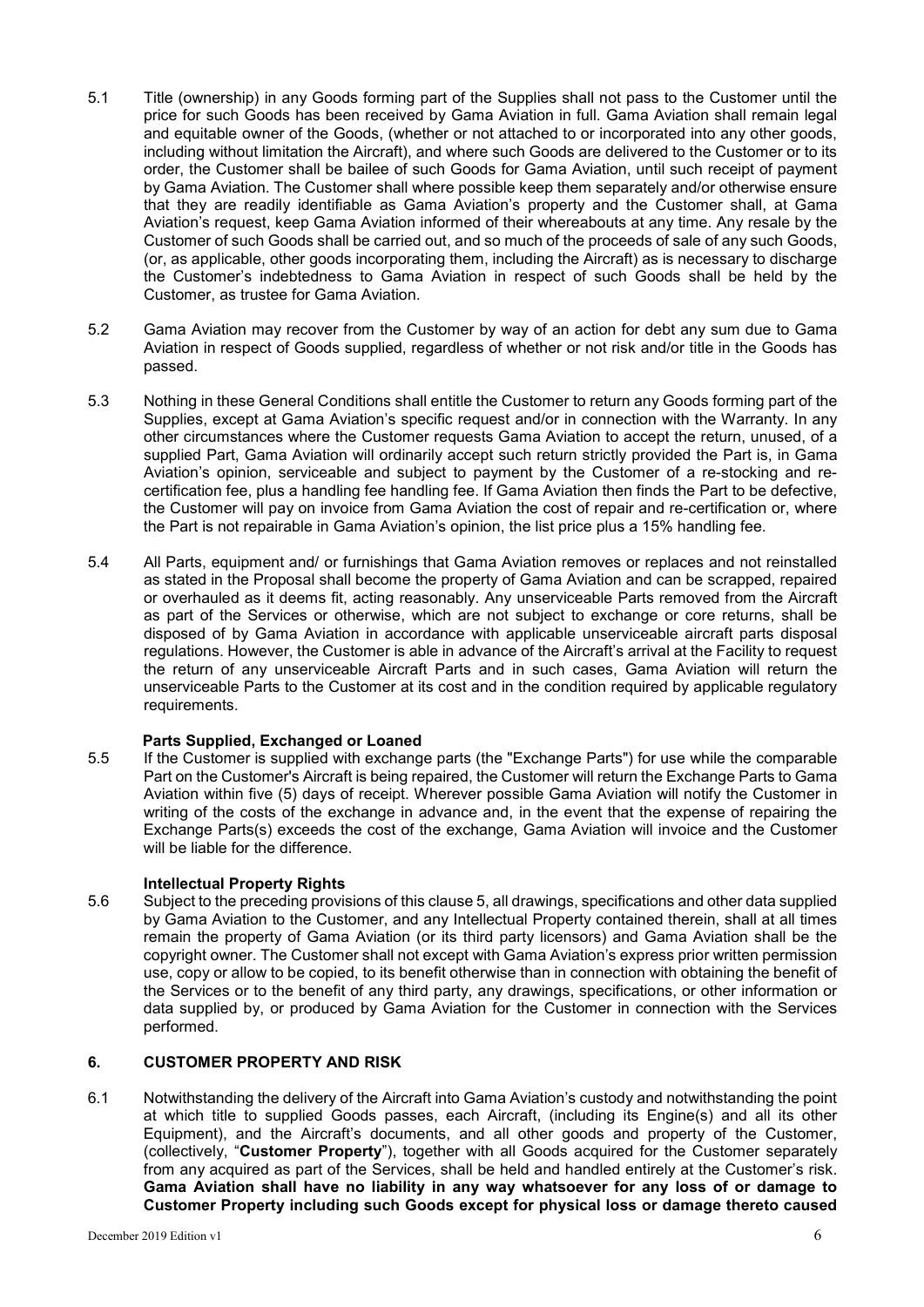## **by Gama Aviation's wilful misconduct or gross negligence and subject to the terms of clause 9 (Liability and Indemnity; Insurance).**

#### **Lien**

- 6.2 All Customer Property in Gama Aviation's possession, including the Aircraft, the Aircraft's documents and/or any Parts and Materials acquired for or in connection with the Services, which come into the possession or control of Gama Aviation, shall be subject to a general and particular lien and pledge, in each case for all amounts whatsoever and howsoever due from the Customer to Gama Aviation and/or any of its Affiliates in regard to the Aircraft, and such lien and pledge shall continue to apply regardless of whether the Aircraft and/or any such other items may from time to time be removed from Gama Aviation's possession. The provisions of this clause 6.2 shall be in addition to and are without prejudice to any other rights or remedies that Gama Aviation may have under the Contract or otherwise at law.
- 6.3 The Parties agree that any lien arising by virtue of clause 6.2, or otherwise, may constitute a "nonconsensual interest" within the meaning of Chapter X (10) of the Convention on International Interests in Mobile Equipment and the applicable Protocol thereto.
- 6.4 Until proved otherwise, Gama Aviation shall be entitled to assume that any such Customer Property and/or other items are the absolute property of the Customer, and the Customer shall indemnify Gama Aviation against all liability, damages and costs arising as a result of this not being the case. Gama Aviation shall be entitled to recover from the Customer all the costs and expenses of exercising and enforcing such lien including (without limitation) storage charges and its reasonable legal and/or other professional costs and expenses.
- 6.5 In the event that Gama Aviation exercises a right to retain possession of the Aircraft or any of its Equipment and/or the Aircraft documents pursuant to any lien or pledge, Gama Aviation shall not be liable to the Customer for any claims, losses, or liabilities suffered or incurred by the Customer which arise in connection with the exercise of such right.
- 6.6 If any amount(s) due from the Customer to Gama Aviation is outstanding for more than sixty (60) days and/or in the event that the Customer fails to collect the Aircraft (and/or other Customer property or other Goods) within sixty (60) days of a Collection Notice requiring the Customer to do so, Gama Aviation may sell, on such terms and at such price(s) as it considers reasonable, any of the Customer Property or other items in its possession and apply the proceeds of sale thereof in total or partial satisfaction of such amount(s), and all costs and expenses incurred in connection with the sale including (without limitation) storage, legal and other professional costs and expenses. The Customer shall pay to Gama Aviation on demand any shortfall and Gama Aviation shall return any excess of such proceeds to the Customer. The Customer agrees to comply with Gama Aviation's reasonable requests in order to assist any such sale.

# **7. Gama Aviation WARRANTY**

- 7.1 **General warranty:** Gama Aviation shall have no liability whatsoever or howsoever in respect of the performance of the Services except as expressly provided in these General Conditions. However, subject to the following sub-clauses of this clause 7, Gama Aviation warrants that the Services performed by it will be:
	- 7.1.1 performed with reasonable skill and care; and
	- 7.1.2 free from defects in workmanship for the period of ninety (90) days or for one hundred (100) flying hours, (unless any period(s) different from those specified in clause 7.1.2 are specified in the Proposal, in which event such other period(s) shall apply), in each case commencing from the date of completion of the Services and redelivery of the Aircraft ex works to the Customer; and

provided that where the Services are or include paint services or interior refurbishment services, as the case may be, if and to the extent that they differ from this general warranty the warranty terms specific to those services shall apply instead of this Warranty.

7.2 The Warranty does not extend to any claim or purported claim, and/ or to any non-function or malfunction, loss, failure or damage of or to the Aircraft or any Part, which is attributable in whole or in part: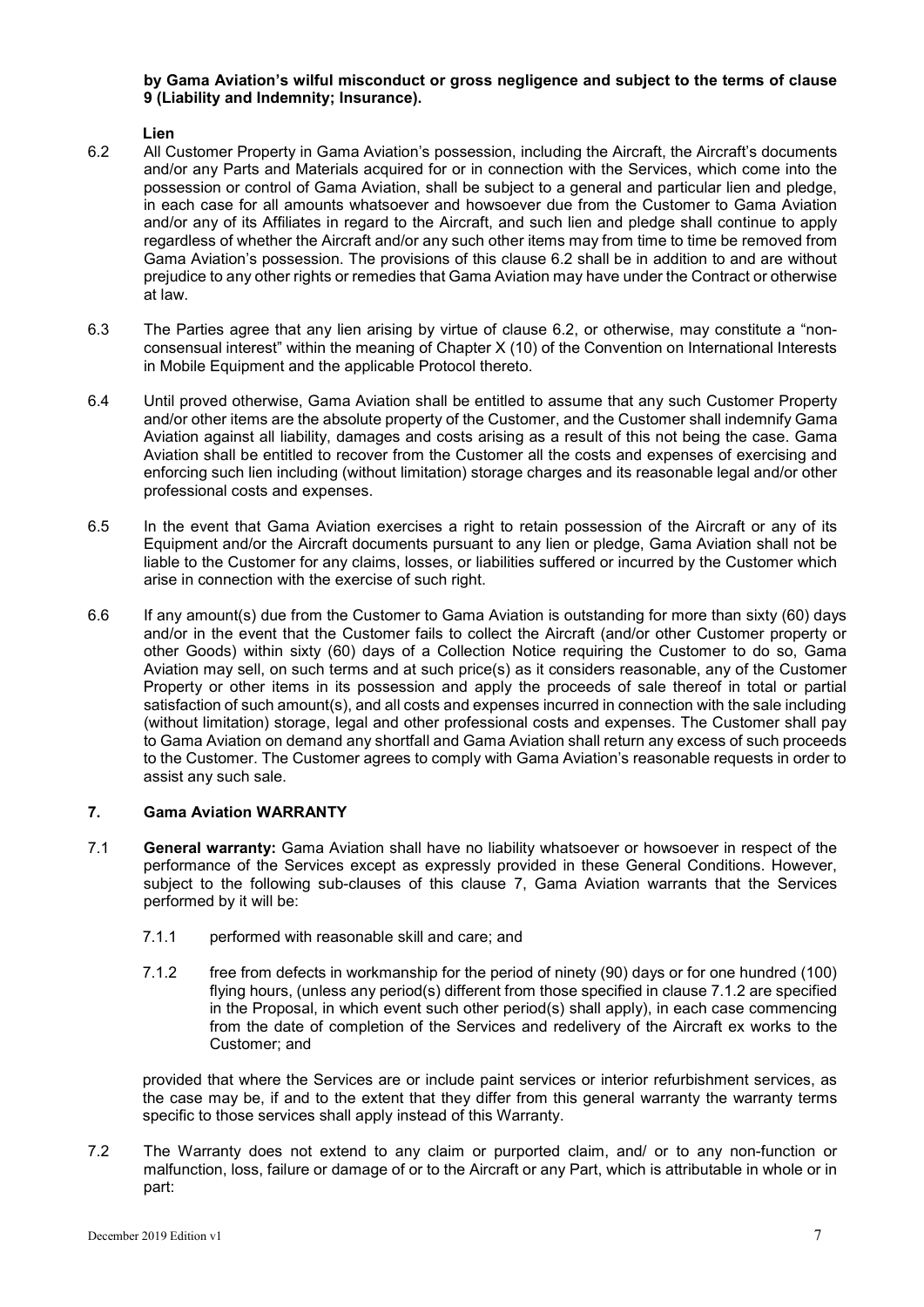- 7.2.1 to any latent defect, rust, corrosion or the entry of foreign materials, bird strikes, lightning strikes;
- 7.2.2 to any failure to operate and/or maintain, preserve, store, or care for the Aircraft and/or its Equipment and/or Parts in accordance with the manufacturer's or other applicable specifications, instructions or recommendations, the flight manual, maintenance manual, (or Component maintenance manual), and/or in accordance with the applicable NAA's requirements;
- 7.2.3 to any accident, mis-use or mis-application, use in development or experimental running;<br>7.2.4 where any repair or alteration, including but not limited to any attempted rectification
- where any repair or alteration, including but not limited to any attempted rectification of allegedly defective workmanship is carried out by a person other than Gama Aviation and/or where item identification numbers have been altered or removed; and/or
- 7.2.5 to interference with the Aircraft or any Part by, and/or the other acts or omissions of, any person(s) other than Gama Aviation or an employee of Gama Aviation; and

in addition, the Warranty will not apply where the Customer has failed to comply with the notice requirements of clause 7.6 and/or it is of no effect during any period where it might otherwise apply but the Customer has failed to pay any invoice(s), which are due and payable to Gama Aviation.

- 7.3 **Specific Warranty for Paint Services**: If paint services are performed by Gama Aviation itself (as distinct from paint services, which are Third Party Services), the Warranty will apply to such paint services performed by Gama Aviation and the Warranty period in clause 7.1.2 and shall be twelve (12) months from the date of completion of the said services and redelivery of the Aircraft to the Customer, subject however to the following additional limitations; namely, Gama Aviation shall be relieved of all obligations and liability under the Warranty for paint services if any defect in or damage to the paint reported by the Customer is due to or results from wear and tear and/or: (i), weather or sand erosion, misuse, neglect, alteration, accident or failure to follow recommended maintenance procedures; (ii) light damage (including colour fading) to the exterior paint scheme; (iii) corrosion including where emanating from the impact of stone chips, or any other impact or abnormal stress damage; (iv) exposure to adverse conditions such as hail, lightning, thunderstorms, corrosion from elements of the environment, excessive heat from thrust reversers, excessive heat from exhaust, leaking rivets, cracks or separation of seams in the aircraft skin, wear from cleaning processes, the use of incorrect cleaning processes of painted areas and/or improper care of the painted surfaces.
- 7.4 **Specific Warranty for Interior Refurbishment Services**: If the Services performed by Gama Aviation itself (as distinct from Third Party Services) include refurbishment of soft furnishings on seats and trim and/or carpets and/or head and side linings and/or woodwork and/or plating), the Warranty will apply to such interior refurbishment services and the Warranty period in clause 7.1.2 and shall be twelve (12) months from the date of completion of the said services and redelivery of the Aircraft to the Customer, subject however to the following additional limitations; namely, Gama Aviation shall be relieved of all obligations and liability under the Warranty for interior refurbishment services if any defect in or damage reported by the Customer is due to or results from wear and tear and/or: (i) misuse, neglect, alteration, accident or failure to follow recommended maintenance and cleaning procedures, (ii) light damage (including colour fading) to the interior, (iii) exposure to adverse conditions such as corrosion or degradation from elements or the environment.
- 7.5 The Warranty shall only be applicable in respect of work actually carried out by Gama Aviation and does not apply, and Gama Aviation gives no warranty in respect of, Third Party Services, including Parts and/or Materials, but Gama Aviation will use its reasonable endeavours to:
	- 7.5.1 arrange the acquisition of Parts and Materials from suppliers approved by the applicable NAA and store and handle them in compliance with accepted aviation practice; and
	- 7.5.2 so far as they are assignable, assign to the Customer at the Customer's request and cost the benefit of any still-current warranty given by the provider of Third Party Services.
- 7.6 In the event that the Customer discovers a suspected non-conformance of the Services with the Warranty, the Customer will, as soon as reasonably possible following such discovery and in any event within twenty (20) days of such discovery:
	- 7.6.1 provide Gama Aviation with a reasonably detailed written report of the alleged defect(s) in workmanship observed, giving the reasons, circumstances and conditions of such defect(s); and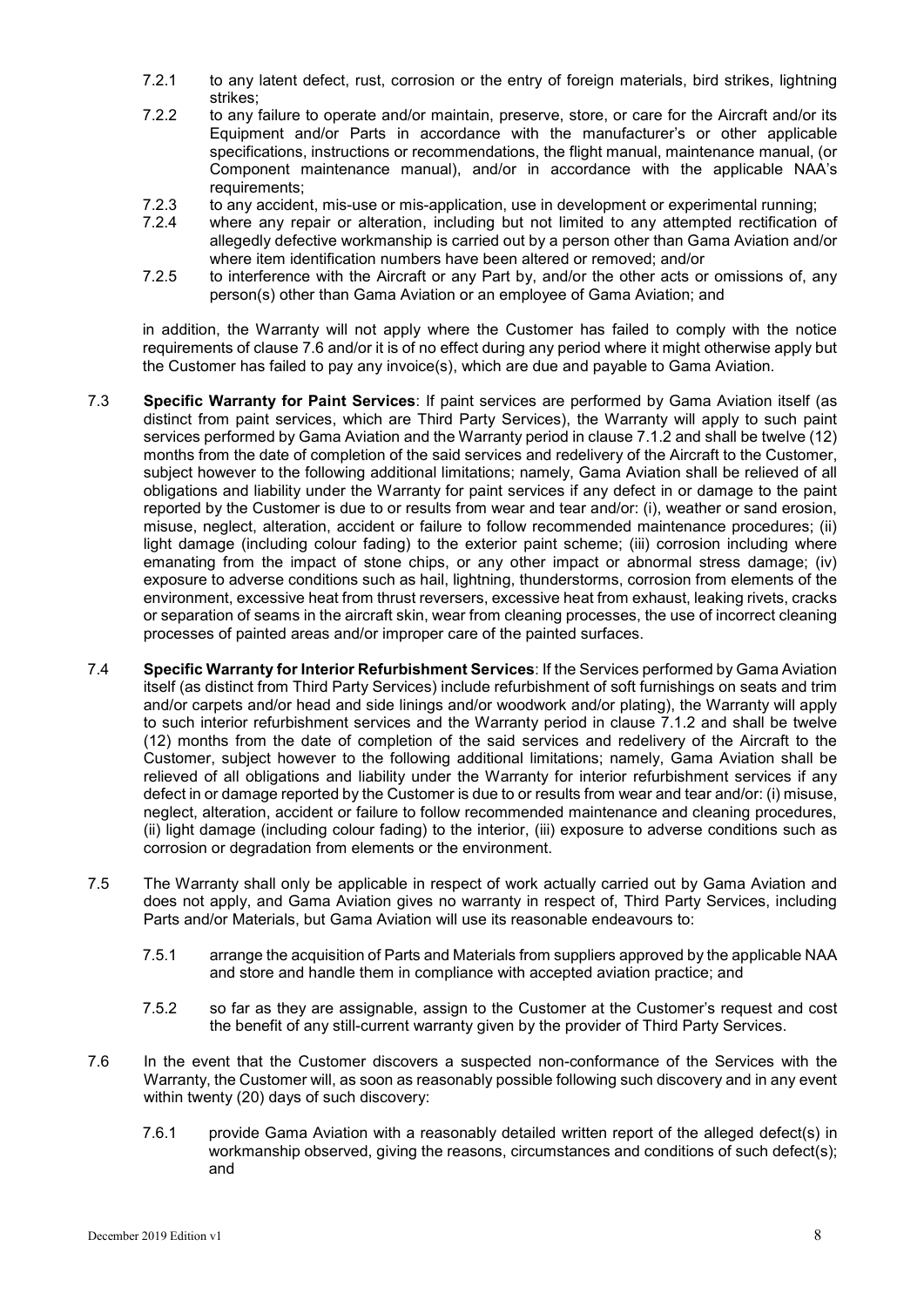- 7.6.2 provide Gama Aviation with full access to the Aircraft and its records, in order to inspect the suspected defect in workmanship and/or other circumstances of alleged non-conformance with the Warranty.
- 7.7 The performance of remedial work by Gama Aviation under the Warranty is subject to the following conditions:
	- 7.7.1 on the Customer's written request, Gama Aviation will provide reasonable assistance in connection with transport of the defective / non-conforming Aircraft (or Engine(s) or Part(s) having the benefit of the Warranty) to the Facility (or other mutually agreed repair facility) but the Customer is responsible for payment of any costs, expenses or risks associated with such transport;
	- 7.7.2 the allegedly defective / non-conforming Aircraft (or Engine(s) or Part(s) which is/ are the subject of the warranty claim) shall be delivered to Gama Aviation at the Facility (or other agreed repair facility) within thirty (30) days of discovery of the alleged defect / nonconformance, with all transport and delivery charges paid by the Customer and on the basis that the Customer shall also be responsible for and pay the cost of collecting the Aircraft, Engine or Part from the Facility (and/or for otherwise returning the same to the Customer) promptly following completion of the Warranty re-work;
	- 7.7.3 gyroscopic-type instruments will be accepted under this clause 7 only if shipped via airfreight;
	- 7.7.4 the Warranty period applicable to any Warranty re-work work shall be limited to the unexpired portion of the applicable Warranty period; and
	- 7.7.5 all airworthiness directives of the applicable NAA(s) and mandatory service bulletins must have been properly and fully fitted and complied with by the Customer.
- 7.8 Gama Aviation reserves the right to inspect the Aircraft and test any Parts for evidence of defect in workmanship. If Gama Aviation determines (acting reasonably) that a part is not defective or that a defect is not within the warranty, the Customer shall be liable for the costs of inspection and testing.
- 7.9 In the event a claim by the Customer under the Warranty for defective workmanship is accepted by Gama Aviation as being in accordance with the requirements of this clause 7, **subject always to the overall limit of Gama Aviation's liability as stated in clause 9.5**, the obligation and responsibility of Gama Aviation under the Warranty is limited to re-performing or otherwise rectifying the defective or non-conforming Services (including the supply of necessary Materials) actually carried out by it at its cost and to repairing (or, at its discretion, replacing) Parts damaged by such defective or nonconforming Services. In the case of a defective Part, Gama Aviation reserves the right to determine whether the defect requires repair or replacement. Any Part which is replaced under the Warranty will be in new condition or, as applicable, will be otherwise comparable in function and performance to the original Part.
- 7.10 In the event of any claim under the Warranty of defective or non-conforming workmanship resulting in damage to Parts, the Part(s) shall be delivered to Gama Aviation for determination of the validity of the claim and Gama Aviation shall be entitled (but shall not be obliged) to make such teardown or disassembly of the Part(s) concerned as it considers to be reasonably required to disclose the claimed defective or non-conforming Services (said teardown to be made in the presence of the Customer or its designated representative, if so desired), after which a written teardown report will be submitted to the Customer.
- 7.11 In the event that the teardown report fails to reveal defective or non-conforming Services by Gama Aviation, the Customer will be liable to pay all costs of the teardown and the preparation of the teardown report, said costs to be based on the Man-Hours expended in the disassembly, clean-up and inspection, multiplied by the applicable Man-Hour rate(s).
- 7.12 **THE REMEDIES EXPRESSLY SET OUT IN THIS CLAUSE 7 WILL BE Gama Aviation'S SOLE LIABILITY AND THE CUSTOMER'S SOLE AND EXCLUSIVE REMEDIES FOR BREACH OF OR NON-CONFORMANCE TO THE WARRANTY. THE WARRANTY IS IN LIEU OF ALL OTHER WARRANTIES, EITHER EXPRESSED OR IMPLIED, INCLUDING ANY WARRANTIES OF MERCHANTABILITY OR FITNESS FOR A PARTICULAR PURPOSE, EXCEPT AS OTHERWISE SPECIFICALLY PROVIDED IN THESE GENERAL CONDITIONS AND EXCEPT FOR ANY WHICH CANNOT BE LIMITED OR EXCLUDED UNDER APPLICABLE LAW.**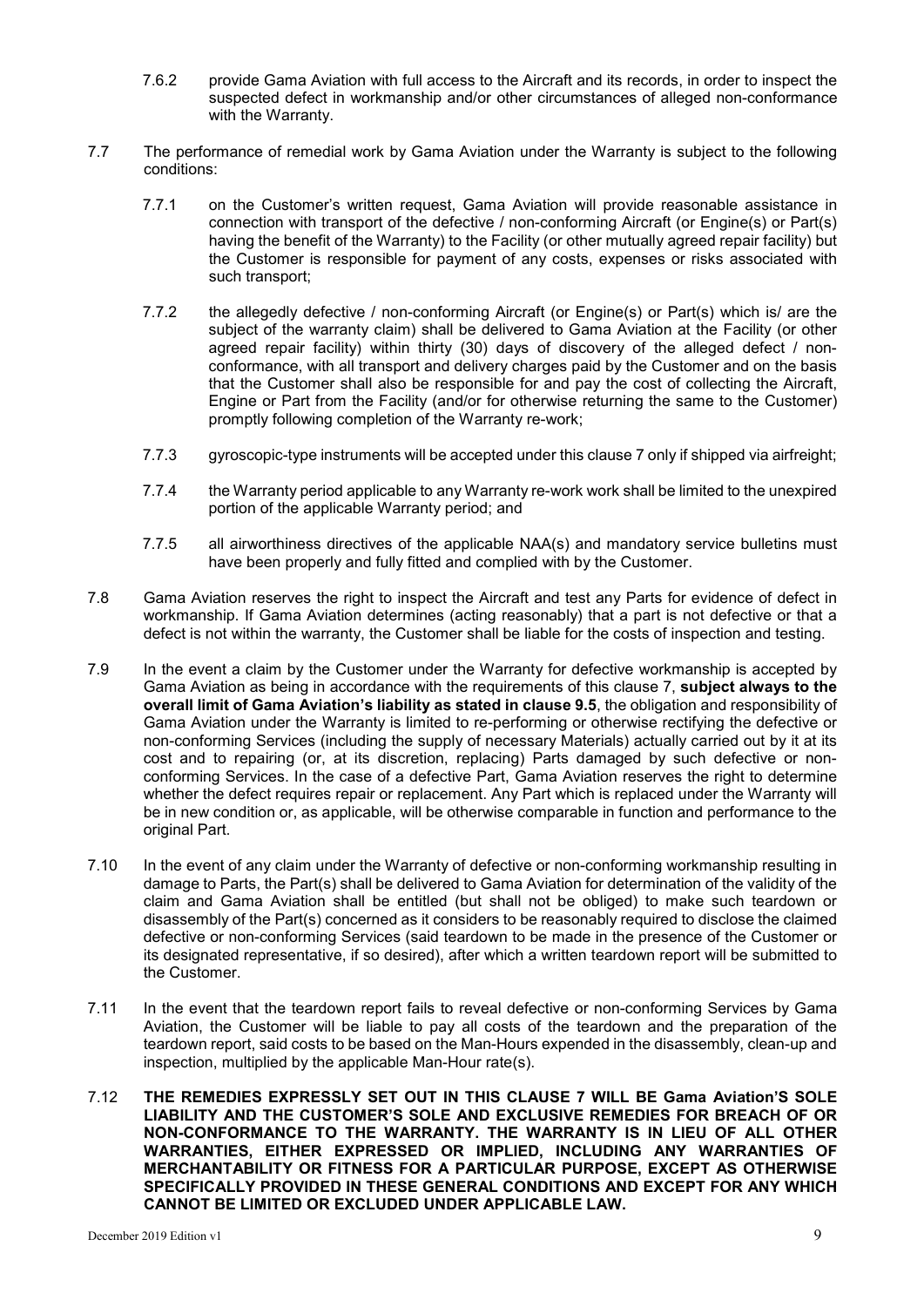7.13 The provisions of this clause 7 shall survive termination of the Contract, regardless of the reason for termination.

#### **8. CUSTOMER WARRANTIES AND GENERAL OBLIGATIONS; DATA PROTECTION**

#### **Customer Warranties**

- 8.1 The Customer has all necessary power and authority to enter into and perform its obligations under the Contract, including to deliver any Aircraft and/or Part(s) to Gama Aviation, as applicable for the Services including any Additional Works to be performed by Gama Aviation.
- 8.2 The Customer has obtained all necessary consents, approvals and authorisation, whether from lenders, lien holders, owners, lessors or any other third parties.
- 8.3 The execution, delivery and performance of the Contract by the Customer does not violate any agreement, restriction, limitation, covenant or contract term, laws, rules or regulations applicable to the Customer or the Aircraft.

## **Customer General Obligations**

- 8.4 The Customer undertakes to the Company that, at the Customer's risk and expense:
	- 8.4.1 the Customer shall supply Gama Aviation with sufficient information, (including, as applicable, current weight and balance, equipment list, registration, wiring diagram and maintenance task cards(s)), prior to arrival of the Aircraft at the Facility, and shall provide instructions in a timely manner, so as to enable Gama Aviation to perform the Services in accordance with these General Conditions;
	- 8.4.2 the Customer shall respond with its decision on all matters referred to it by Gama Aviation within such time as Gama Aviation shall reasonably specify, so as not to delay the provision of the Services;
	- 8.4.3 the Customer shall maintain responsibility for the continuing airworthiness and maintenance, management control of the Aircraft;
	- 8.4.4 the Customer shall use the airworthiness data for the purposes of these General Conditions and provide, prior to any Aircraft delivery, access to the airworthiness data in respect of such Aircraft in accordance with the Customer's NAA-approved maintenance planning document; and
	- 8.4.5 the Customer's employees, agents, representatives and subcontractors will abide by all of Gama Aviation's applicable policies, procedures and safety protocols when present on or around the Facility and/or other Gama Aviation premises, as well as all applicable policies, procedures and safety protocols of the applicable airport authority.
- 8.5 Not less than 6 hours prior to the expected time of arrival of the Aircraft at the Facility, the Customer may request that upon such arrival an inventory be carried out jointly by one representative from each of the Customer and Gama Aviation in respect of the Customer Property on board the Aircraft, which shall be signed by both Parties. In the absence of a jointly-prepared inventory, Gama Aviation will not be liable for any property, which is on board the Aircraft at delivery to Gama Aviation and which is not part of the Aircraft.

#### **Data Protection**

8.6 The Customer acknowledges and agrees that for the purposes of or by reason the Services Gama Aviation will receive or otherwise have access to, will require to process and store personally identifiable information, (including names, contact details including postal and/or e-mail addresses or telephone contact details, dates of birth and/or passport numbers), relating to any of the Customer and/or beneficial owner(s) of the Customer, who are natural persons, ("**Personally Identifiable Information**") either from the Customer or otherwise. **The Customer further agrees that where and to the extent that Gama Aviation and/or any of its Affiliates, associated companies and/or subcontractors have a reasonable need to do so for the purposes of the Supplies, it and they shall be permitted to receive, process, hold, transmit (including outside of the UK or outside of the EU) and/or dispose of such Personally Identifiable Information, in each case for the purposes of or in connection with the Services and/or the administration of the Contract and that such permission shall continue, notwithstanding completion of the Supplies or other termination of**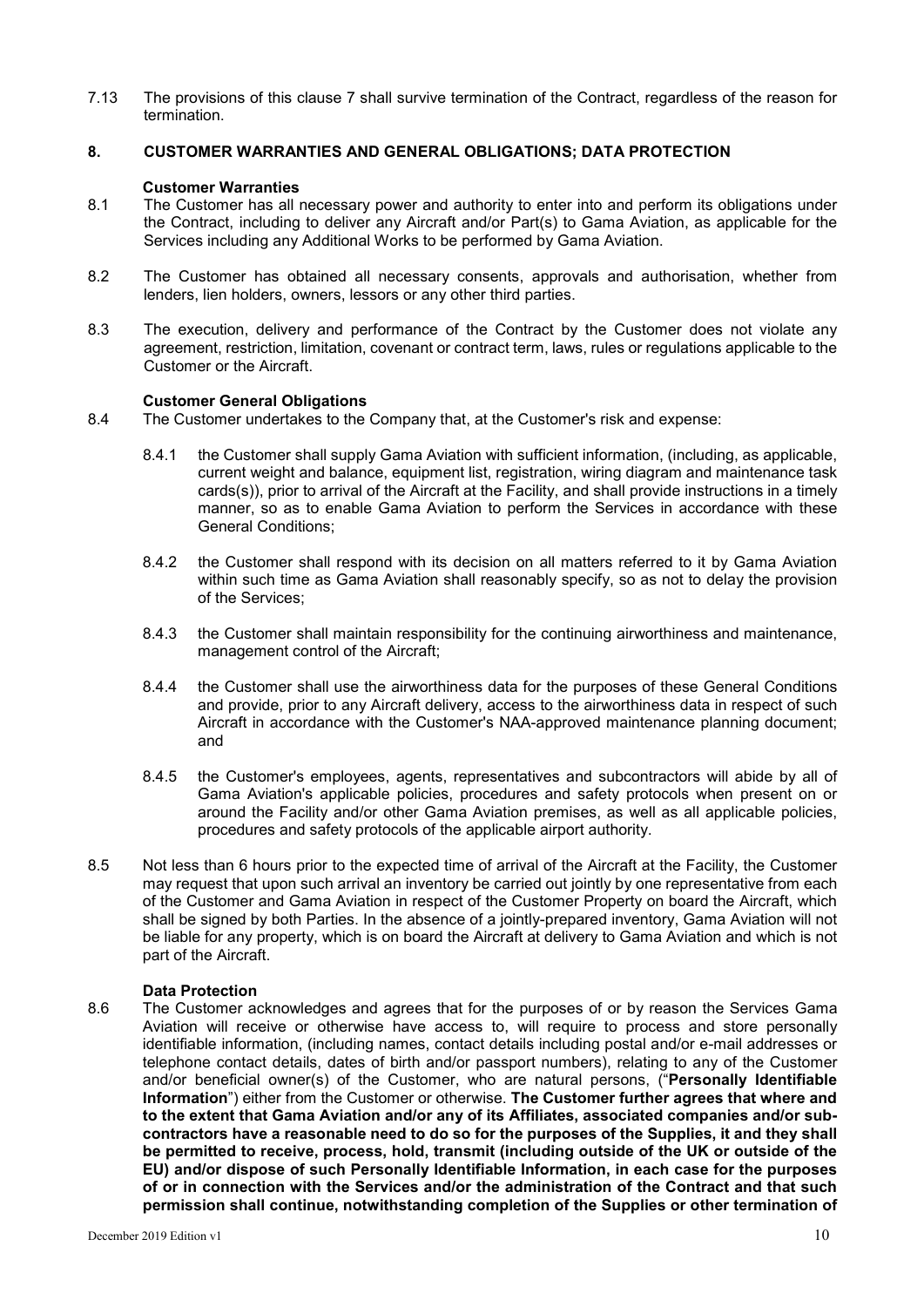**the Contract, for so long as it is reasonably necessary to do so in connection with the performance and/or management, including post-termination management, of the Contract.**

## **9. LIABILITY & INDEMNITY; INSURANCE**

- 9.1 Nothing in these General Conditions or any other document forming part of the Contract shall exclude or limit the liability of either Party for fraud or fraudulent misrepresentation, for death or personal injury resulting from its negligence, or from any other liability, which cannot validly be limited or excluded under applicable law.
- 9.2 Without prejudice to the provisions of clause 6 (Customer Property and Risk), except as expressly specified otherwise in these General Conditions the Customer shall indemnify and hold harmless the Gama Aviation Indemnified Parties and each of them from and against any and all claims, liabilities, damages, loss (including loss of profit where it is a direct loss), costs or expenses (including without limitation legal or other professional fees and expenses), interest, penalties of any nature, proceedings however arising and of whatever nature, whether in negligence or any other tort, in contract, product liability, statute or otherwise at law, (collectively, "**Claims**"), whatsoever suffered or incurred by the Gama Aviation Indemnified Parties or any of them as a result of, arising from or in connection with:
	- 9.2.1 loss of or damage to any property of the Customer, including but not limited to the Aircraft, and/or loss of or damage to the property of any third party;
	- 9.2.2 death of or injury to any person, including but not limited to the Customer (if a natural person), the Customer's personnel, any natural person included in the Gama Aviation Indemnified Parties and/or any third party;
	- 9.2.3 arising from the infringement or alleged infringement of any Intellectual Property Rights owned or controlled by a third party, which arises out of or in connection with information or materials supplied by the Customer;
	- 9.2.4 the Customer's breach of or non-observance of any material provision of the Contract or any tortious (including negligent) acts, omissions or defaults of the Customer or a person for whom the Customer is legally responsible;
	- 9.2.5 the breach, non-observance or non-compliance on the part of the Customer (or a person for whom the Customer is legally responsible) of any statutory and/or regulatory obligation(s);
	- 9.2.6 any and all claims for Taxes arising out of, or in connection with, the provision of the Services, including, if any, but not limited to Taxes arising out of or in connection with the importation of the Aircraft in to the location where the Facility is situated, whether arising intentionally or otherwise.
- 9.3 The foregoing indemnity on the part of the Customer shall apply regardless of any breach of contract, negligence or breach of duty on the part of any member of the Gama Aviation Indemnified Parties claiming the benefit of such indemnity and shall survive termination of the Contract, howsoever arising.
- 9.4 Notwithstanding anything to the contrary, under no circumstances will Gama Aviation be liable for, and the Customer hereby indemnifies the Gama Aviation Indemnified Parties and each of them harmless from and against, any economic, consequential, financial or indirect loss or damage whatsoever (including, but not limited to, loss of profit, (regardless of whether a direct or indirect loss), loss of turnover, loss of reputation, loss of goodwill and/or loss of business or business opportunity).
- 9.5 **Subject only to clause 9.1, Gama Aviation's total aggregate liability to the Customer in respect of all loss or damage arising under or in connection with the Contract(s) and/or the Supplies, whether in contract, tort (including negligence), breach of statutory duty or otherwise, shall not exceed one million United States dollars (USD 1,000,000.00).**
- 9.6 The Customer acknowledges and agrees that:
	- 9.6.1 the terms of clause 4.2 (relating to storage), clause 4.3 (relating to late collection of the Aircraft or other items), clause 6 (Customer Property and Risk), clause 7 (Warranty), and the terms of this Clause 9 (Liability and Indemnity; Insurance) have been negotiated and are fully understood and agreed; and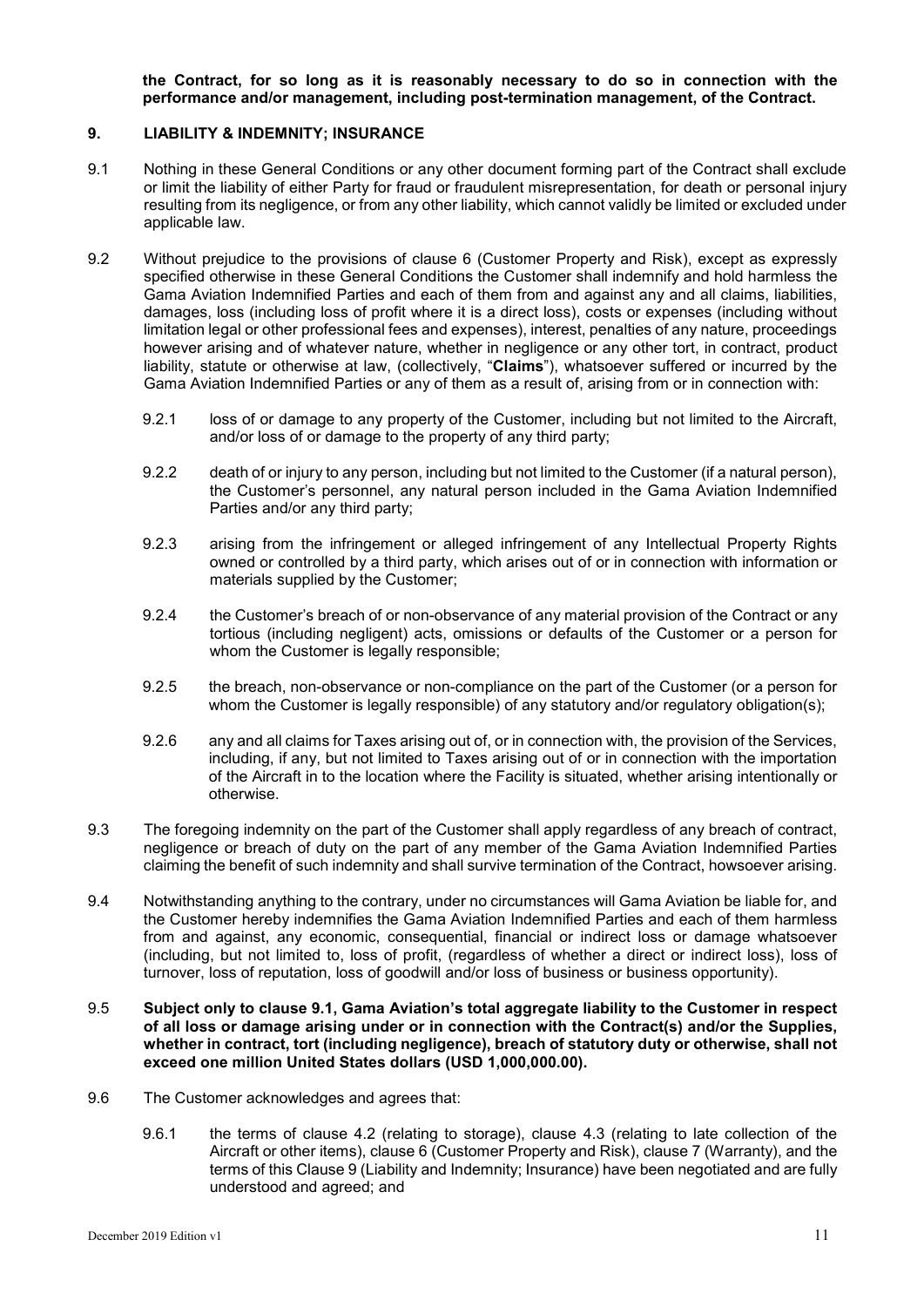9.6.2 Gama Aviation's rates and prices for the Services, Parts and Materials have been negotiated and have been determined taking into account the provisions of clauses 4.2, 4.3, 6, 7 and 9.

#### **Insurance**

- 9.7 Customer agrees that all Customer Property and all Goods acquired for the Customer will at all material times be insured in amounts and on terms acceptable from time to time to Gama Aviation (acting reasonably) and such insurance shall specifically accommodate the terms of this clause 9. The Customer's insurance shall include a waiver of subrogation against the Gama Aviation Indemnified Parties to the extent consistent with the liabilities assumed by the Customer under the Contract including these General Conditions. The Customer's insurance shall include:
	- 9.7.1 Aircraft Third Party, passenger (including, as applicable, passenger baggage, cargo and mail) legal liability insurance;
	- 9.7.2 Hull All Risks (including War Risks) of loss or damage while in the air and on the ground;
	- 9.7.3 All Risk and War Third Party legal liability insurance; and
	- 9.7.4 Premises liability coverage, insuring against liability for bodily injury or death to persons and damage to or loss of property.
- 9.8 The Customer warrants that the insurance specified in clause 9.7 will be maintained in full force and effect for the period of the Term and for two years after its termination or expiration, and will present to Gama Aviation from time to time on its demand evidence acceptable to Gama Aviation that such insurance cover is in effect in the terms required by these General Conditions.
- 9.9 Such insurance shall name Gama Aviation, (and, if required by Gama Aviation, the other Gama Aviation Indemnified Parties), as additional insured (or alternatively shall contain an 'indemnity to principals' clause, which is acceptable to Gama Aviation, acting reasonably) for and consistent with the indemnified parties' respective rights and interests, subject to a severability of interest clause, and in addition shall provide that:
	- 9.9.1 Gama Aviation and the other Gama Aviation Indemnified Parties shall not be prejudiced by any breach of warranty or other act or omissions by the Customer, which may render a claim by the Customer under the policy void or voidable; and
	- 9.9.2 such insurance shall be first to react and primary to any other similar cover already held by the Gama Aviation Indemnified Parties or any of them.
- 9.10 Gama Aviation shall not be responsible for payment, set-off or assessment of any kind or for any premiums in connection with the Customer's policies described in this clause 9.
- 9.11 The Customer shall be responsible for any deductibles payable under the insurance detailed above.
- 9.12 Gama Aviation shall, if requested by the Customer, at the time of issuing the Proposal provide evidence to the Customer that is has in full force and effect insurance in respect of hangar keepers and aircraft product liability insurance.
- 9.13 The Parties agree that each insurance policy specified in clauses 9.7 and 9.12 above shall provide in the form of AVS 103, in the event of separate insurances being arranged to cover "All Risk" hull insurance and the "War-Risk and related insurance.

# **10. TERMINATION; EVENTS OF DEFAULT**

- 10.1 Either Party may terminate the Contract by written notice to the other, to take immediate effect, upon the occurrence of any of the following events, each of which is an Event of Default:
	- 10.1.1 a resolution is passed at a meeting of the other Party for its winding-up, or to petition for its winding-up, or for its administration, or the other Party presents any petition for its windingup or administration, or an order for the winding-up or administration of the other Party is made, (unless, in each case, it is a voluntary and solvent winding-up, reconstruction, amalgamation or reorganisation or part of a solvent scheme of arrangement), or the Customer, being a natural person, commits an act of bankruptcy or dies or becomes mentally incompetent; or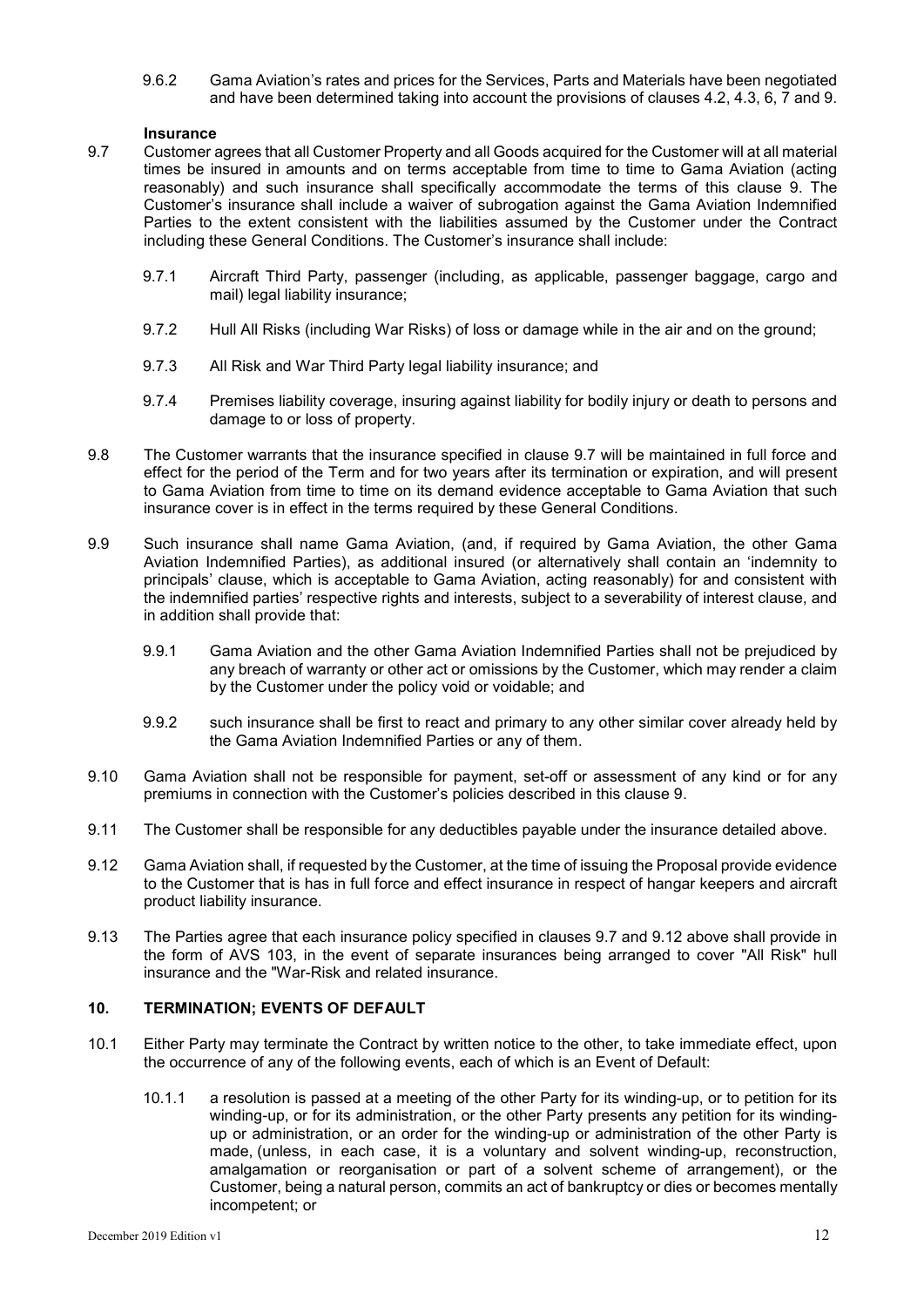- 10.1.2 any administrative or other receiver or any manager of all or substantially all of the assets of the other Party is appointed, or an encumbrancer takes possession of, or any execution or distress is levied against, all or substantially all of the assets of the other Party and which is not paid out or discharged within thirty (30) days after such appointment, taking possession or levy; or
- 10.1.3 the other Party makes or offers to make any kind of composition, rescheduling, scheme, compromise or arrangement involving it and its creditors generally (or any class of them) as a result of financial difficulties, or ceases or threatens to cease to carry on business or suspends or threatens to suspend all or substantially all of its operations (other than temporarily by reason of a strike or other labour difficulties) or is unable to pay its debts generally as they fall due; or
- 10.1.4 any action is taken or procedure commenced in any jurisdiction by or in relation to the other Party, which is similar to any of the foregoing action, procedure or circumstances.
- 10.2 In addition, each of the following events is deemed an Event of Default on the part of the Customer:
	- 10.2.1 the Customer fails to comply with any of its material obligations under the Contract (including but not limited to failure to pay for the Supplies when payment is due in accordance with these General Conditions), or the Customer is (or may, in Gama Aviation's reasonable opinion), be for whatever reason unable to perform its obligations under the Contract other than payment obligations and, if that Event of Default is capable of remedy, the Customer fails to cure that Event of Default within ten (10) days of Gama Aviation giving written notice to the Customer requiring remedy; or
	- 10.2.2 the Customer is acquired by or merged with any third party, or any change of control of the Customer occurs.
- 10.3 On or at any time after the occurrence of an Event of Default on the part of the Customer (whether pursuant to clause 10.1 or 10.2), Gama Aviation shall be entitled on giving written notice to the Customer to exercise any one or more of the following rights or remedies:
	- 10.3.1 as an alternative to termination, to reduce, suspend, reschedule or cancel all or any part of the Supplies, in each case without any liability arising solely from the exercise of such right;
	- 10.3.2 to recover any Goods (and all relevant records relating to them), which have not become the property of the Customer pursuant to these Conditions and to enter any premises owned by or under the effective management or control of the Customer to effect recovery and the Customer hereby gives its consent for such entry and recovery;
	- 10.3.3 to recover as damages and as a debt due to Gama Aviation such amount(s) as Gama Aviation sustains in connection with or as a result of such Event of Default; and/or
	- 10.3.4 to accept the Event of Default as a repudiation of the Contract by the Customer and to treat the Contract (or the part of the Contract affected by the Event of Default, as applicable), as terminated.
- 10.4 Upon termination of the Contract and regardless of the reason for termination, all sums then outstanding shall become due and payable and in particular, (without limitation), the Customer shall become liable forthwith to pay for any Goods delivered into the custody of the Customer or its agent or carrier and/or for Services performed by Gama Aviation.
- 10.5 Subject to Gama Aviation receiving full payment for the Services and/or other Supplies under the Contract (or under any other contract between Gama Aviation and the Customer) up to the effective date and time of termination or cancellation, upon termination of the Contract or cancellation by Gama Aviation of all Services not then performed under the Contract Gama Aviation shall provide the Customer with all relevant technical records data relating to the Aircraft.
- 10.6 Completion or expiration of the Contract, or termination of the Contract by either Party or, as applicable, any other action taken by Gama Aviation pursuant to clause 10.3, shall not affect or prejudice the accrued rights of the Parties as at termination or the continuation of any provision expressly stated to survive, or which implicitly or by its nature is intended to survive, termination.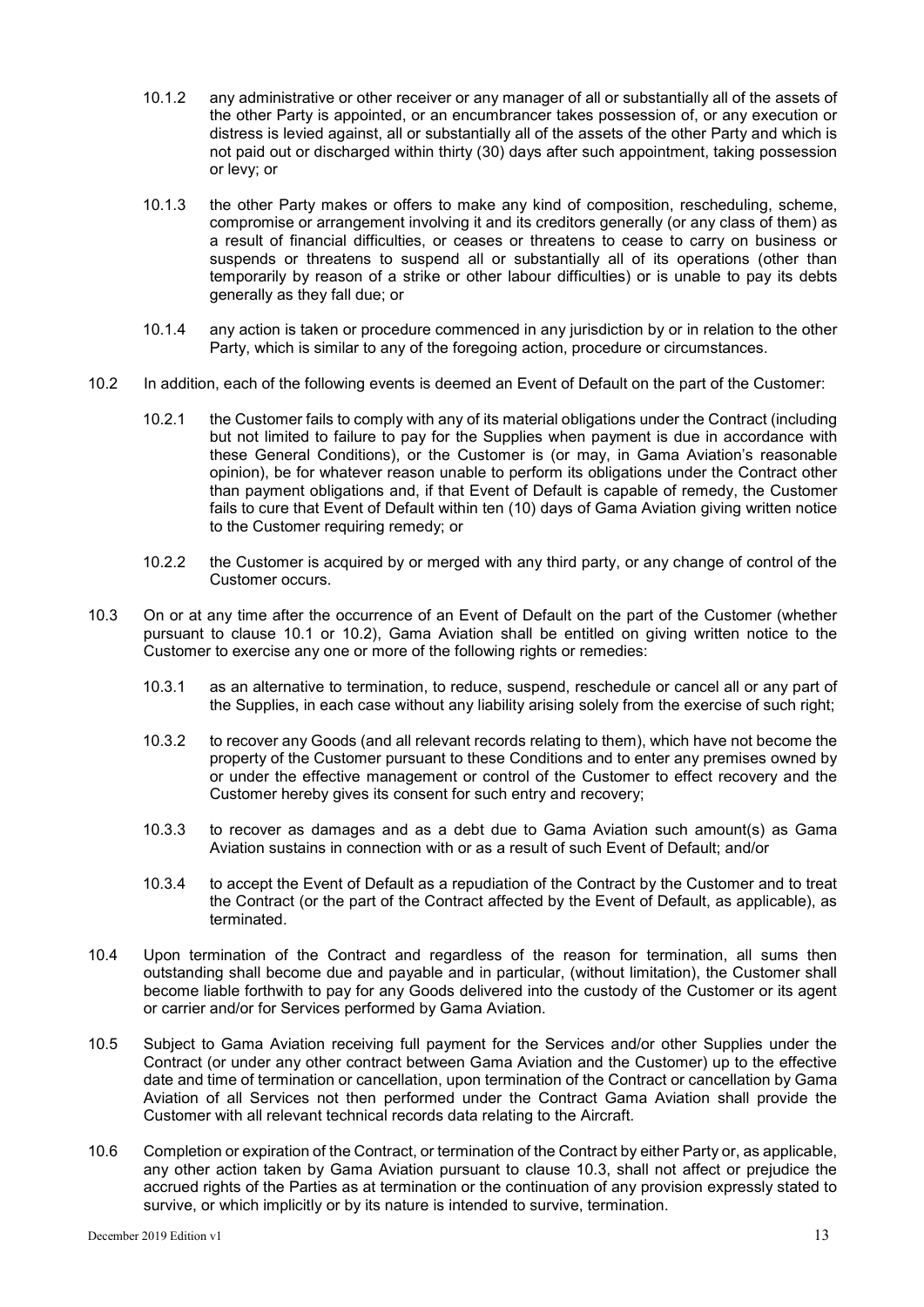10.7 The terms and conditions of the Contract do not derogate from any of Gama Aviation's statutory and common law rights and are in addition to those rights and not in substitution for them.

# **11. FORCE MAJEURE**

- 11.1 Without prejudice to other provisions of these General Conditions, Gama Aviation shall not be deemed in breach of the Contract or liable to the Customer for any delay in performing its obligations, or for failure to perform any such obligations under the Contract, if the delay or failure results from any circumstance or event beyond its reasonable control including (without limitation) Force Majeure.
- 11.2 Gama Aviation shall as soon as reasonably practicable give the Customer notice of any such circumstance or event as is mentioned in clause 11.1 which causes Gama Aviation to delay or fail in the performance of its obligations. If Gama Aviation is affected by Force Majeure, it will use its reasonable endeavours to mitigate its effect.
- 11.3 If an event or circumstances of Force Majeure persist(s) for a continuous period exceeding thirty (30) days, the Party not directly affected by the event or circumstances of Force Majeure shall have the right by written notice to the other Party to terminate the Contract immediately and without having any liability arising solely from the exercise of such right. The Customer shall remain liable to pay for that part of the Supplies already delivered or performed up to the effective date and time of such termination.

# **12. NOTICES**

- 12.1 Any notice under these General Conditions or the Contract sent by one Party to the other shall be in writing and shall be served by personal delivery, or sent by first class post using prepaid recorded delivery, in either case to its address set out in the Proposal or, if different and if Gama Aviation has been requested in writing to use the Customer's address as shown in a Work Order, in the Work Order, as the case may be) or to such other address as may from time to time be notified by the one Party to the other for the purpose, and shall be deemed to be delivered two (2) Business Days after posting. Notices may also be served by e-mail to a Gama Aviation e-mail address specified within the Proposal for the purpose.
- 12.2 The provisions of clause 12.1 shall not apply to the service of legal process. Gama Aviation reserves the right as a condition to performance of the Services and/or to the supply of Goods to require that the Customer shall maintain a process agent (an agent for service of formal process) located in the jurisdiction of the courts of England and Wales. Where a process agent is so required by Gama Aviation, any claim form, judgement or other notice of legal process shall be sufficiently served on the Customer if delivered to its process agent at the agent's address in England / Wales for the time being.

# **13. WAIVER**

The rights of no Party shall be prejudiced or restricted by any indulgence or forbearance extended by such Party or by any delay in exercising or failure to exercise any right, and no waiver by any Party of any breach shall operate as a waiver of any other or further breach.

# **14. SEVERABILITY**

If any of the provisions of these General Conditions or any other document comprising the Contract are found to be invalid, illegal or unenforceable this shall not affect the validity of the remaining provisions. In the event of such occurrence, the Parties shall, in so far as it is legally permitted, agree on the replacement of the relevant provision with a valid one achieving the same or a similar purpose.

# **15. AFFILIATES, ASSIGNMENT & SUB-CONTRACTING**

- 15.1 Gama Aviation may perform all or any part of the Supplies by or through an Affiliate, regardless of whether or not this is specified in the Proposal but provided that where it does so, the acts and/or omissions of such Affiliate shall for the purposes of these General Conditions be deemed to be the acts and/or omissions of Gama Aviation. Gama Aviation may at any time assign or transfer all or any of its rights and/or obligations under the Contract(s) or any of them to an Affiliate.
- 15.2 The Customer shall not and has no right to assign or transfer all or any of its rights (except only a right to receive a sum of money, which is due from Gama Aviation directly to the Customer under the terms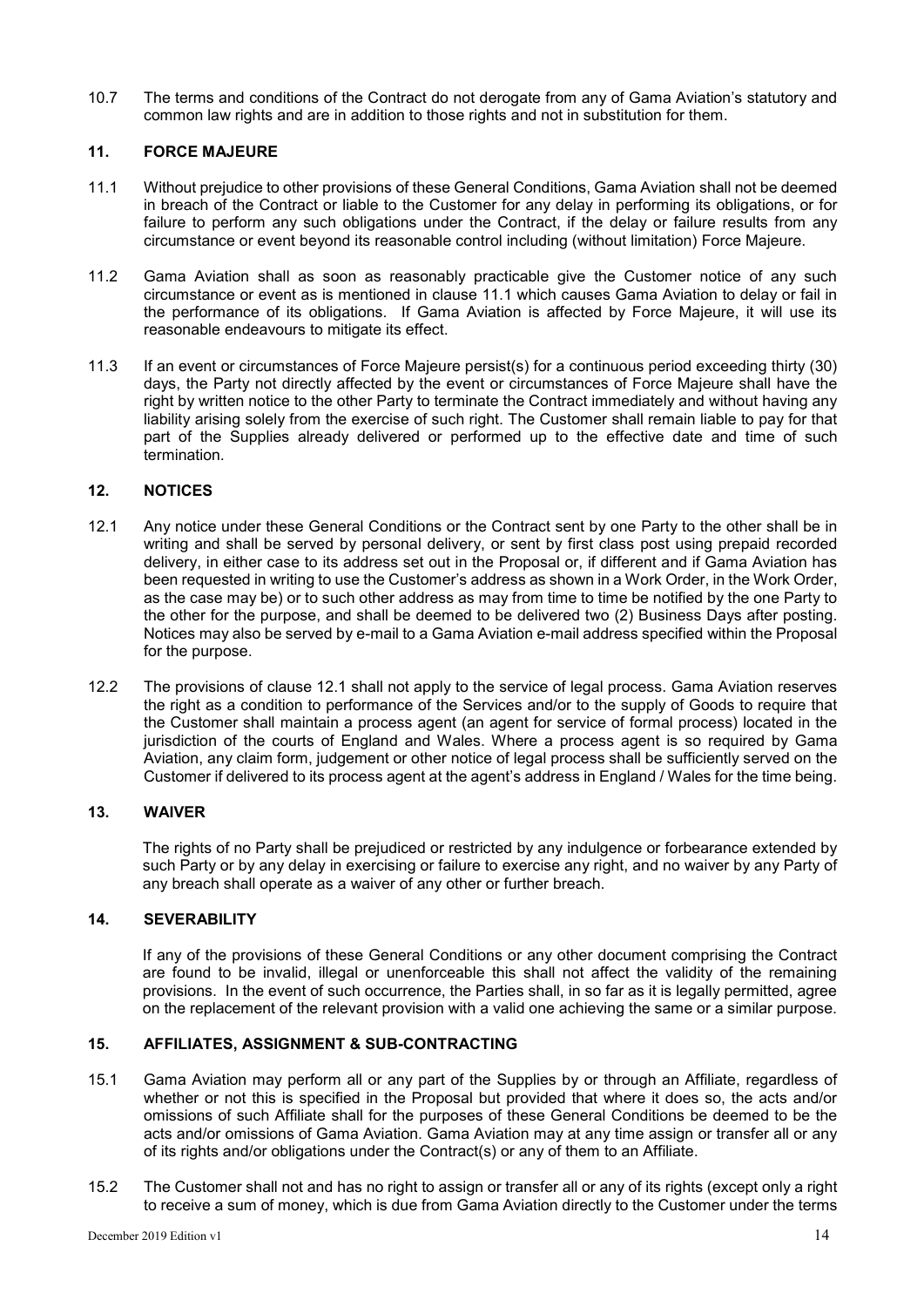of the Contract, if any) and/or any of its obligations under the Contract without the express, prior written consent of Gama Aviation.

- 15.3 Gama Aviation may sub-contract or delegate any of its obligations under the Contract to any person, provided such person has necessary regulatory approvals, as required in relation to the particular work and services proposed to be performed for the Customer. The Customer shall be responsible for all additional costs or expenses suffered or incurred by Gama Aviation in the event the Customer specifically requests that certain Third Party Services be sub-contracted to a supplier, which is not included among Gama Aviation's approved vendors lists.
- 15.4 Excepting Third Party Services and except where Gama Aviation has required the contract for same to be between the Customer and the third party supplier directly, if Gama Aviation sub-contracts the performance of work and services, (as distinct from the supply of Goods), which it would in the particular circumstances have been capable to perform itself, Gama Aviation shall nevertheless be responsible to the Customer for the proper rendering of such services with reasonable skill and care as if they had been performed by Gama Aviation itself, but not further or otherwise.
- 15.5 The Customer shall not appoint any other person, company or organisation to provide any of the Services, which Gama Aviation has agreed to provide, and the Customer shall not under any circumstances contract for and/or allow any third party to carry out any work on or with respect to the Aircraft during any period while the Aircraft is in the Facility, except if mutually and specifically agreed between the Parties. If it does contract with a third party, notwithstanding the agreement of Gama Aviation as required pursuant to this clause 15.5, in addition to the handling charge referred to in clause 2.4 the Customer shall be responsible for any costs suffered or incurred by Gama Aviation arising out of or in connection with any such third party-provided services including, but not limited to, audit costs and quality evaluation costs applied by the Customer's other contractor(s).

# **16. CONTRACTS (RIGHTS OF THIRD PARTIES) ACT 1999**

- 16.1 Except for any third person, who is a beneficiary under any of the indemnities given by the Customer in these General Conditions, a third party who is not a Party to the Contract has no right under the Contracts (Rights of Third Parties) Act 1999 of the United Kingdom to enforce any term of the Contract, but this does not affect any right or remedy of a third party, which exists or is available apart from that Act.
- 16.2 Solely for the purpose of enabling the Gama Aviation Indemnified Parties other than Gama Aviation itself to take the benefit of indemnities given by the Customer, Gama Aviation is deemed to be contracting for itself and as agent and trustee for each of the other Gama Aviation Indemnified Parties.

# **17. EXPORT CONTROL**

- 17.1 The Customer shall at all times comply with the requirements of all applicable import or export control laws and regulations applicable in the United Kingdom and in any other country, so far as applicable.
- 17.2 The Customer shall be responsible for obtaining and complying with any non-UK / non-EU or other export or import licenses or authorisations, including import or export of the Aircraft. If and to the extent that Gama Aviation may be required to obtain import or export licenses or other authorisations, the Customer will assist Gama Aviation to obtain the same and Gama Aviation may to perform any Purchase order or part thereof to the extent that Gama Aviation considers (acting reasonably) that the sale or delivery of any Goods or Services may cause it to be in violation of any non-UK or non-EU or other export or import laws.
- 17.3 The Customer shall indemnify and hold harmless the Gama Aviation Indemnified Parties from and against any and all claims, losses, damages, costs, expenses, and/or liability suffered or incurred and arising from or in relation to non-compliance with the requirements of this clause 17.

#### **18. CONFIDENTIALITY**

18.1 The Contract and all information including proprietary information or Know-how becoming available or coming into the possession or knowledge of either Party shall at all times be treated by the Parties as confidential and shall not be published, disclosed or circulated except (and only insofar as is necessary) in connection with the performance of the Parties' respective obligations or exercise of their respective rights under the Contract, or as required by applicable law or regulations, or for the purpose of legal proceedings.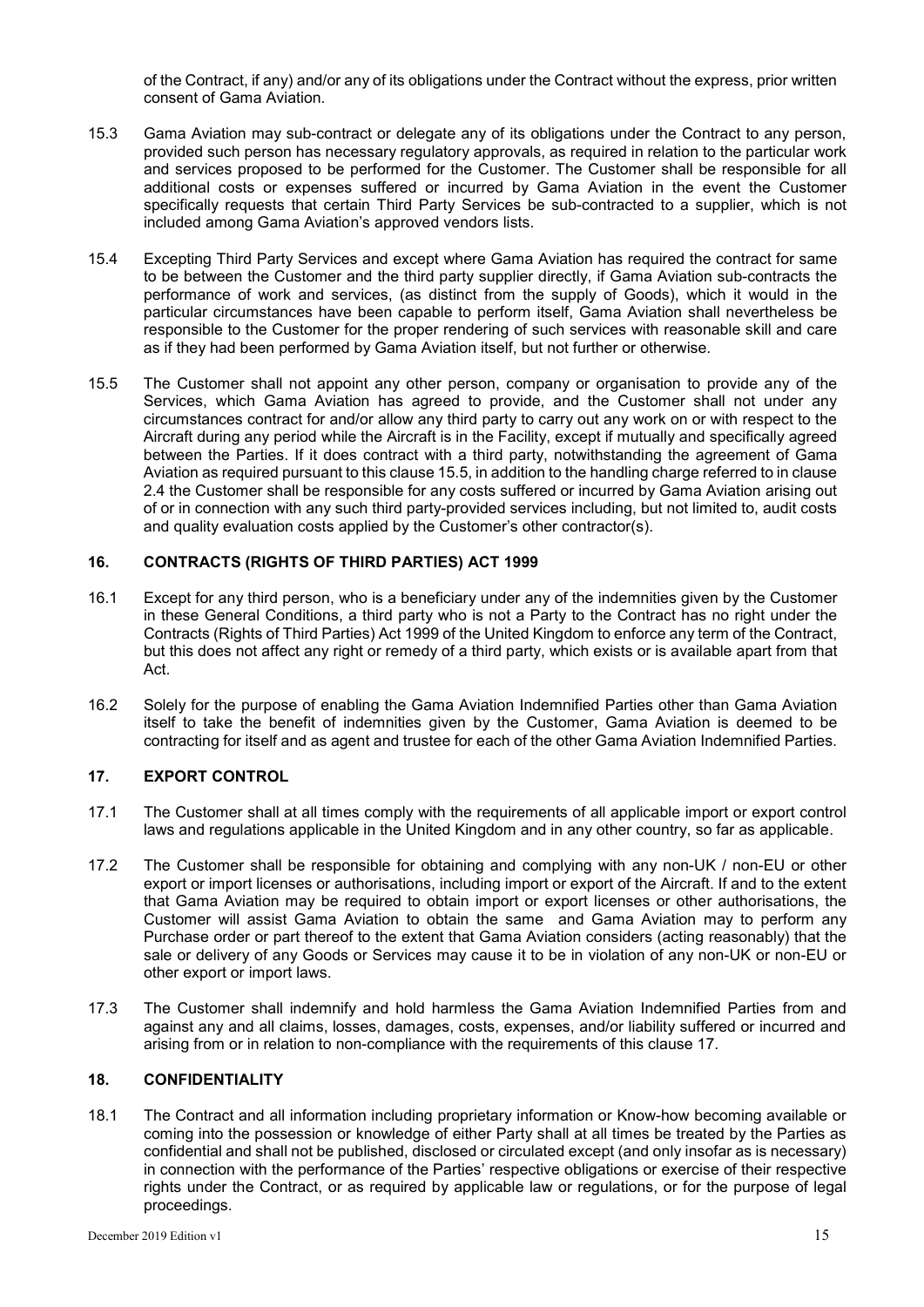18.2 The provisions of clause 18.1 shall survive completion of performance of the Supplies or other termination of the Contract for whatever reason.

## **19. ENTIRE AGREEMENT**

The Contract comprised of these General Conditions, (together with the Special Conditions, if any), and the terms of the Proposal collectively constitute the entire agreement between the Parties in relation to the subject matter of the Contract, with any conflict between parts of the Contract resolved in accordance with clause 1.9. No addition to or variation of any of them after the Effective Date shall have any effect unless in writing and signed by persons duly authorised on behalf of each of the Parties.

#### **20. LAW & JURISDICTION**

- 20.1 The Contract and any dispute or claim arising out of or in connection with it or its subject matter or formation (including non-contractual disputes or claims) shall be governed by and construed in accordance with the laws of England and Wales.
- 20.2 The Parties irrevocably agree that the courts of England shall have exclusive jurisdiction to settle any dispute or claim that arises out of, or in connection with the Contract or its subject matter or formation (including non-contractual disputes or claims).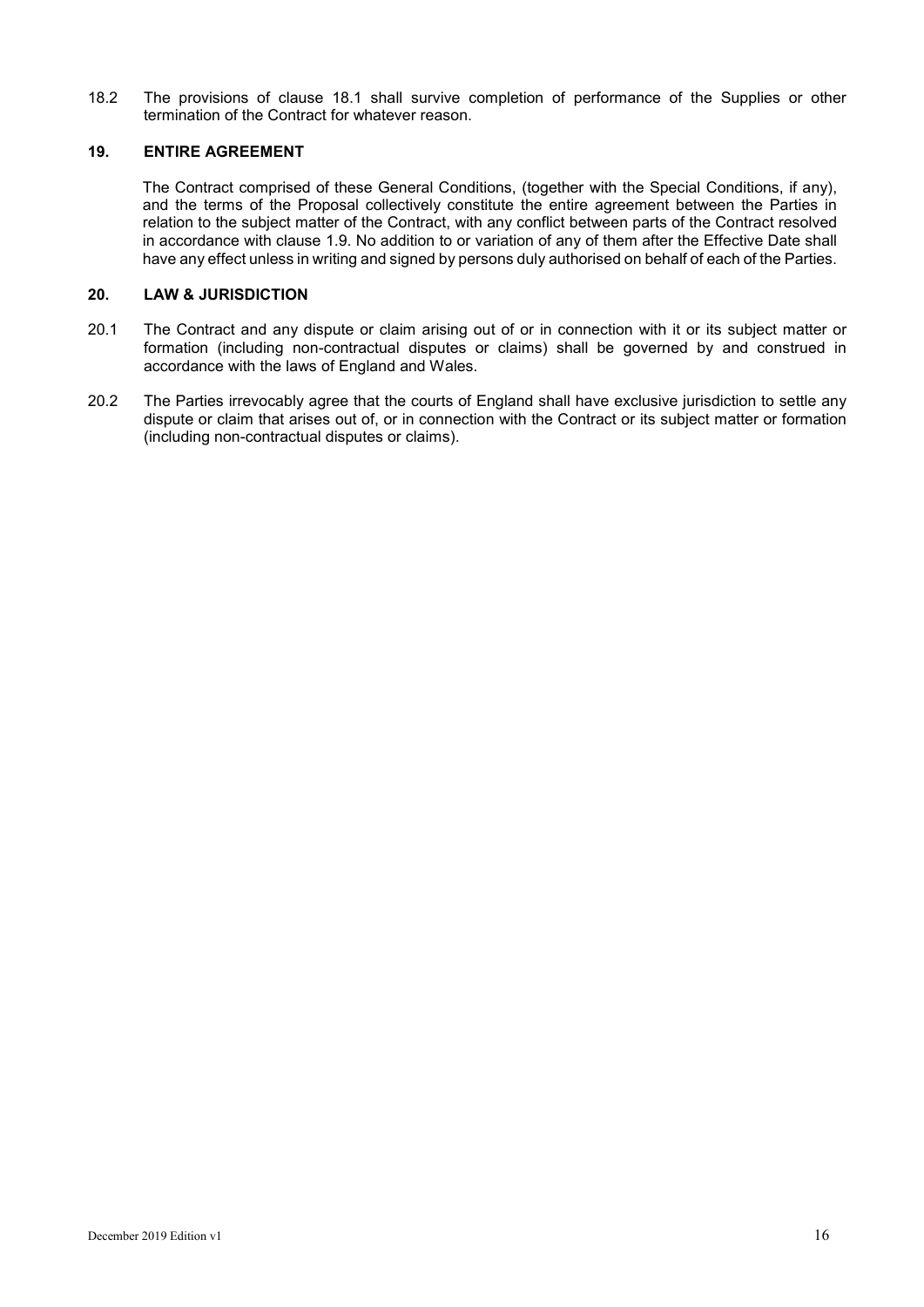# **1. DEFINITIONS & INTERPRETATION**

# 1.1

| <b>Additional Work</b>   | means any service(s) rendered by Gama Aviation at the Customer's written<br>request, which is/are not included in the priced work described in the<br>Proposal, including but not limited to services provided in relation to<br>defect(s), non- or malfunction(s) that become apparent in the course of or<br>by reason of performance of the Services and which may be referred to in<br>the Proposal as "emergent work".                                                                                                                                                                                                                                                                                                                                                                                                 |
|--------------------------|-----------------------------------------------------------------------------------------------------------------------------------------------------------------------------------------------------------------------------------------------------------------------------------------------------------------------------------------------------------------------------------------------------------------------------------------------------------------------------------------------------------------------------------------------------------------------------------------------------------------------------------------------------------------------------------------------------------------------------------------------------------------------------------------------------------------------------|
| Affiliate                | means, in relation to Gama Aviation, any person that directly or indirectly<br>controls, is controlled by, or is under common control with Gama Aviation,<br>and for this purpose the term "control" means the direct or indirect beneficial<br>ownership of more than 50% of the issued share capital of such person or<br>the legal power to direct or cause the direction of the general management<br>of the person, and the term "associated companies", where used in relation<br>to Gama Aviation, means an entity in relation to which Gama Aviation or an<br>Affiliate holds the direct or indirect beneficial ownership of 24% or more, up<br>to and including 50%, of the issued share capital of such person or the legal<br>power to direct or cause the direction of the general management of the<br>person. |
| Aircraft                 | means the aircraft more specifically identified in the Proposal (and/or any<br>annexure thereto) including its Equipment and documentation.                                                                                                                                                                                                                                                                                                                                                                                                                                                                                                                                                                                                                                                                                 |
| <b>Business Day</b>      | a day other than a Saturday, Sunday or public holiday in England, when the<br>clearing banks in England are open for business.                                                                                                                                                                                                                                                                                                                                                                                                                                                                                                                                                                                                                                                                                              |
| Component                | means a component or accessory, which can typically be removed and<br>exchanged at a line maintenance or base maintenance level and is covered<br>by its own component maintenance manual.                                                                                                                                                                                                                                                                                                                                                                                                                                                                                                                                                                                                                                  |
| Contract                 | means the contract between Gama Aviation and the Customer for the<br>provision of Supplies.                                                                                                                                                                                                                                                                                                                                                                                                                                                                                                                                                                                                                                                                                                                                 |
| Customer                 | means any person, firm or body corporate buying or offering to buy goods<br>and services from Gama Aviation, including the person to whom the<br>Proposal is addressed.                                                                                                                                                                                                                                                                                                                                                                                                                                                                                                                                                                                                                                                     |
| <b>Customer Property</b> | means any item on-board the Aircraft, which does not form part of the<br>Aircraft and is not the property of Gama Aviation (or any of its Affiliates);<br>together with any other goods or property of the Customer (including<br>Goods, title to which has passed to the Customer in accordance with these<br>Conditions).                                                                                                                                                                                                                                                                                                                                                                                                                                                                                                 |
| <b>Effective Date</b>    | means the date on which the Contract comes into effect, determined in<br>accordance with clause 1.5.                                                                                                                                                                                                                                                                                                                                                                                                                                                                                                                                                                                                                                                                                                                        |
| Engine(s)                | means (unless expressly specified otherwise) the engine(s) while fitted to<br>the Aircraft.                                                                                                                                                                                                                                                                                                                                                                                                                                                                                                                                                                                                                                                                                                                                 |
| <b>Event of Default</b>  | has the meaning given to that term in clause 10.                                                                                                                                                                                                                                                                                                                                                                                                                                                                                                                                                                                                                                                                                                                                                                            |
| <b>Excusable Delay</b>   | means any act, event or omission beyond Gama Aviation's reasonable<br>control, including by way of example but without limitation strikes, lock-outs<br>or other industrial disputes; difficulty in obtaining labour, materials or<br>transport; the act or omission of the Customer and/or a third party;<br>breakdown of machinery, power failure, fire or natural event including flood,<br>war (declared or undeclared), riot, civil commotion, and/or compliance with<br>any law or governmental order, rule, regulation or direction.                                                                                                                                                                                                                                                                                 |
| Equipment                | means, individually or collectively as the context requires, any piece, Part,<br>Component, accessory, Engine or other module assembly or sub-<br>assembly, furnishing or other equipment of any kind, which is installed in or<br>attached to the Aircraft.                                                                                                                                                                                                                                                                                                                                                                                                                                                                                                                                                                |

<u> 1989 - Johann John Stein, markin fan it ferskearre fan it ferskearre fan it ferskearre fan it ferskearre fan</u>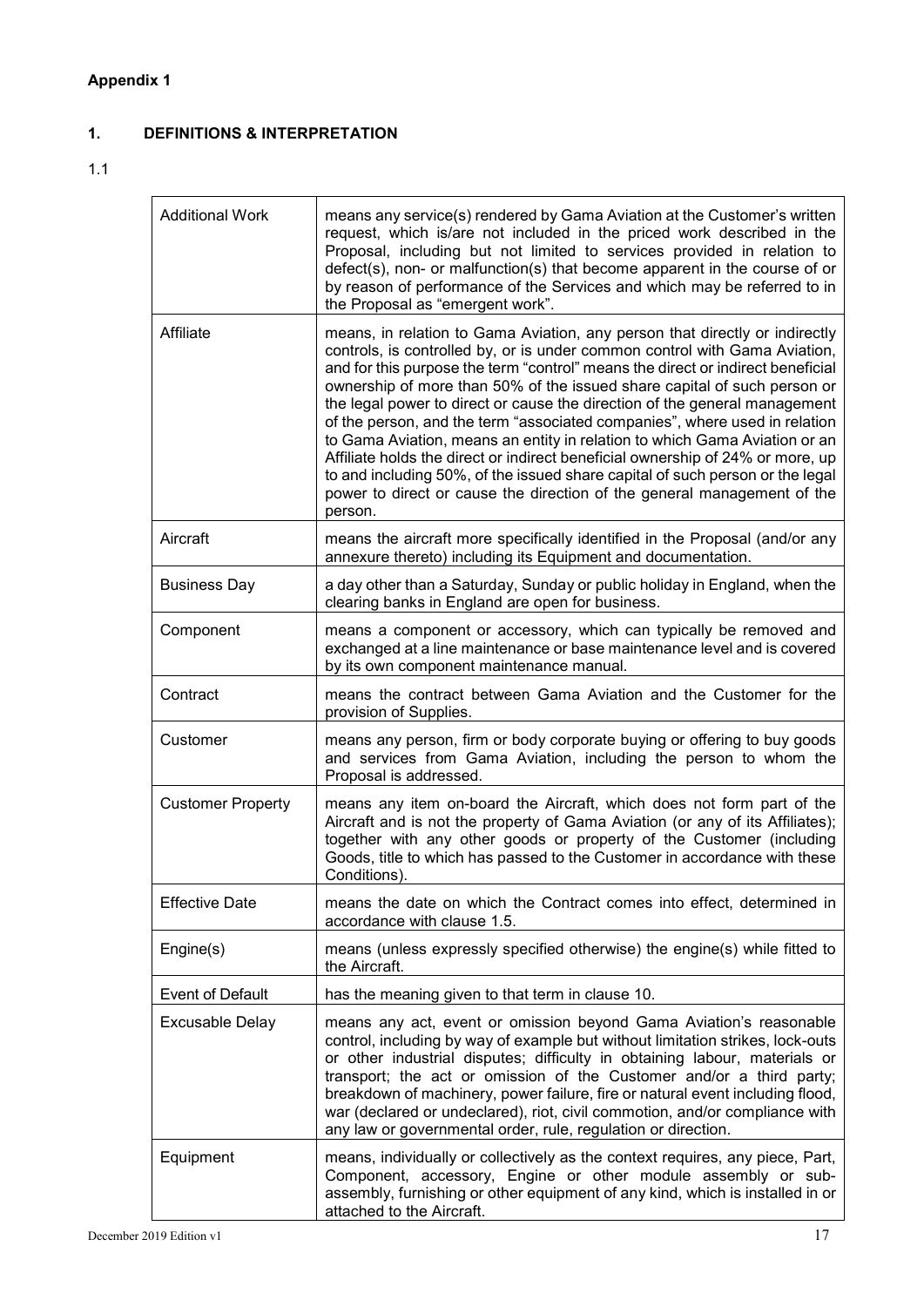| Facility                                       | means Gama Aviation's facility where the Services are or will be performed,<br>as specified in the Proposal; provided that if more than one facility is so<br>specified, references in these General Conditions to the Facility shall be to<br>the principal facility where the Services are or will be performed or, as the<br>context requires, to the facility where the Aircraft is located at the relevant<br>time.                                                                                                                                                                                                                                                                                                             |
|------------------------------------------------|--------------------------------------------------------------------------------------------------------------------------------------------------------------------------------------------------------------------------------------------------------------------------------------------------------------------------------------------------------------------------------------------------------------------------------------------------------------------------------------------------------------------------------------------------------------------------------------------------------------------------------------------------------------------------------------------------------------------------------------|
| <b>Flying Hour</b>                             | means any period of sixty (60) minutes elapsed between take-off and<br>landing of the Aircraft, as logged in the technical flight report.                                                                                                                                                                                                                                                                                                                                                                                                                                                                                                                                                                                            |
| <b>Gama Aviation</b>                           | means Gama Aviation (Engineering) Limited, a company incorporated in<br>England (company no. 07842470).                                                                                                                                                                                                                                                                                                                                                                                                                                                                                                                                                                                                                              |
| Aviation<br>Gama<br><b>Indemnified Parties</b> | means Gama Aviation, its Affiliates and associated companies at any tier<br>and Gama International Saudi Arabia (a company incorporated in Saudi<br>Arabia with Saudi Ministry of Commerce and Industry certificate no.<br>4030593160 issued on 01.12.1438 i(n the Arabic calendar), together with<br>its and their respective directors, officers, employees, workers and other<br>contracted personnel, (including any members of personnel, whose<br>services are contracted through personal services companies).                                                                                                                                                                                                                |
| Goods                                          | means goods, including Parts and/or Components, supplied to the<br>Customer by Gama Aviation, whether separately or as part of the<br>performance of Services, but excludes Materials.                                                                                                                                                                                                                                                                                                                                                                                                                                                                                                                                               |
| Intellectual<br>Property<br><b>Rights</b>      | means any and all (i) patents, inventions, designs; together with design<br>rights, copyright and related rights, database rights, trade marks and related<br>goodwill, and trade names (in each case whether registered or<br>unregistered), and rights to apply for registration; (ii) proprietary rights in<br>domain names; (iii) Know-how and rights in respect of confidential<br>information and/or data exclusivity laws; (iv) utility models, applications,<br>extensions and renewals in relation to any of these rights; and (v) all other<br>rights of a similar nature or having an equivalent effect, in each case<br>anywhere in the world; and the term "Intellectual Property" shall be<br>interpreted accordingly. |
| Know-how                                       | means unpatented technical information (including without limitation<br>information relating to inventions, discoveries, concepts, methodologies,<br>models, research, development, and testing procedures; the results of<br>stability studies and tests; manufacturing, compounding and associated<br>processes, techniques, and specifications; and quality control data,<br>analyses, reports and submissions) that is not in the public domain.                                                                                                                                                                                                                                                                                 |
| Man-Hour                                       | means the allocation exclusively to the Services of one person for the period<br>of one hour.                                                                                                                                                                                                                                                                                                                                                                                                                                                                                                                                                                                                                                        |
| <b>Materials</b>                               | means any items used by Gama Aviation in or in connection with the<br>performance of maintenance, repair and/or overhaul services, other than<br>any Parts / Components.                                                                                                                                                                                                                                                                                                                                                                                                                                                                                                                                                             |
| <b>NAA</b>                                     | means, as applicable and as the context requires, a national or international<br>aviation authority with jurisdiction over the performance of the Services, the<br>Aircraft, the Engine(s), the Equipment and/or the Parties, including but not<br>limited to the Civil Aviation Department of Hong Kong (Hong Kong CAD),<br>the Federal Aviation Administration of the United States (FAA), the<br>European Air safety Agency (EASA) and/or the Civil Aviation Authority of<br>the United Kingdom (CAA).                                                                                                                                                                                                                            |
| Part(s)                                        | means Components and any and all expendable, consumable or repairable<br>material.                                                                                                                                                                                                                                                                                                                                                                                                                                                                                                                                                                                                                                                   |
| Party                                          | means each of Gama Aviation and the Customer and, if applicable, includes<br>their successors in title, permitted assignees and permitted transferees.                                                                                                                                                                                                                                                                                                                                                                                                                                                                                                                                                                               |
| Proposal                                       | means a written proposal issued by Gama Aviation and signed by or on its<br>behalf, which is addressed to the Customer, for the supply of MRO services<br>and/or associated Goods, which may be Part(s). If it fulfils the foregoing<br>requirement, for the purposes of the General Conditions a Purchase Order                                                                                                                                                                                                                                                                                                                                                                                                                     |